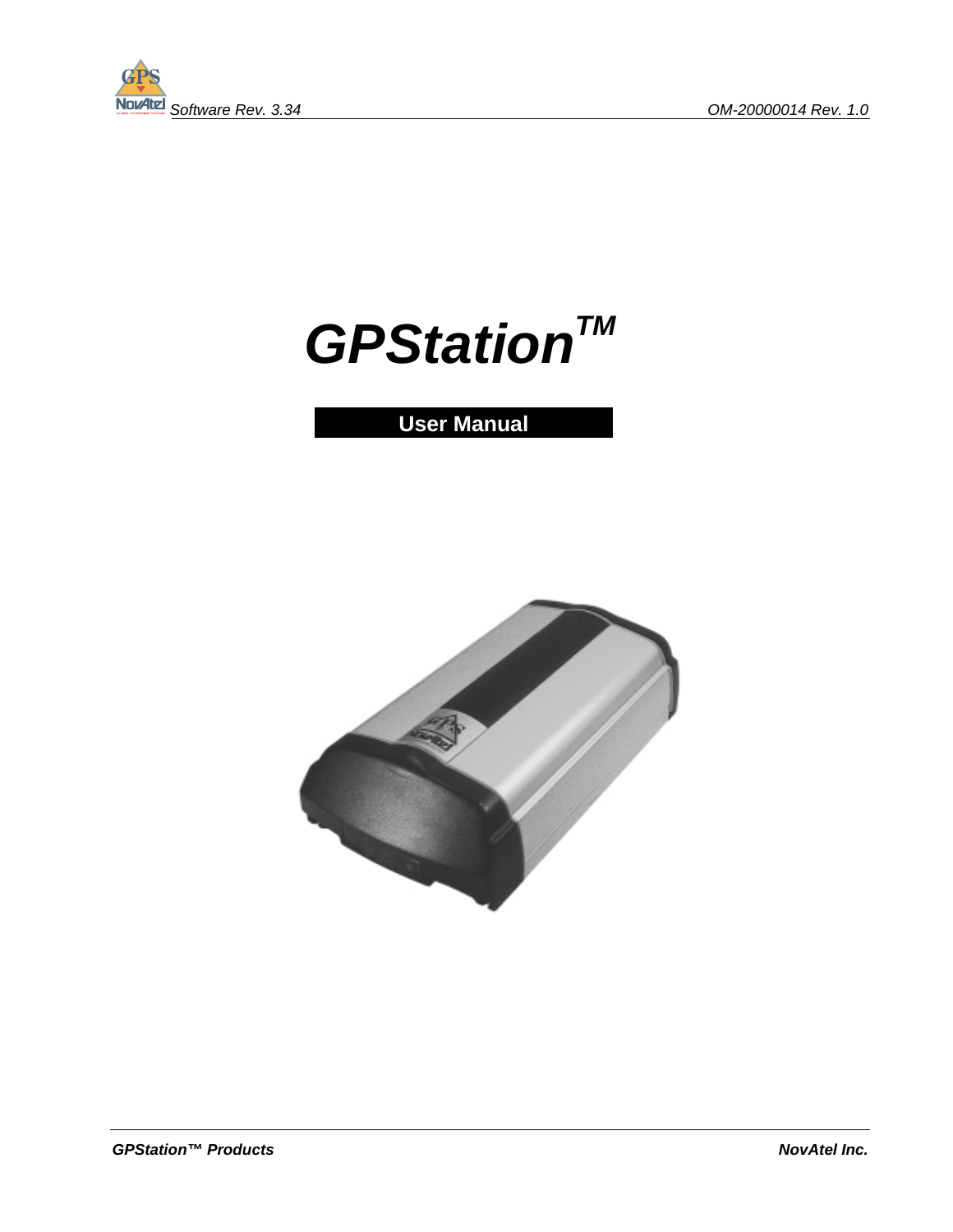

## **GPStation™**

#### **User Manual**

| <b>Publication Number:</b> | OM-20000014 |          |
|----------------------------|-------------|----------|
| <b>Revision Level:</b>     | 1.0         | 96/10/22 |

GPStation, Narrow Correlator and Multipath Elimination Technology are trademarks of NovAtel Inc.

Dominion Automotive is a trademark of Dominion Automotive.

IBM and PC are registered trademarks of International Business Machines Corporation.

LEMO is a registered trademark of LEMO S.A.

Windows is a registered trademark of Microsoft Corporation.

#### **Proprietary Notice**

Information in this document is subject to change without notice and does not represent a commitment on the part of NovAtel Inc. The software described in this document is furnished under a license agreement or non-disclosure agreement. The software may be used or copied only in accordance with the terms of the agreement. It is against the law to copy the software on any medium except as specifically allowed in the license or non-disclosure agreement.

No part of this manual may be reproduced or transmitted in any form or by any means, electronic or mechanical, including photocopying and recording, for any purpose without the express written permission of a duly authorized representative of NovAtel Inc.

The information contained within this manual is believed to be true and correct at the time of publication.

© 1996 NovAtel Inc. All rights reserved Unpublished rights reserved under International copyright laws. Printed in Canada on recycled paper. Recyclable.

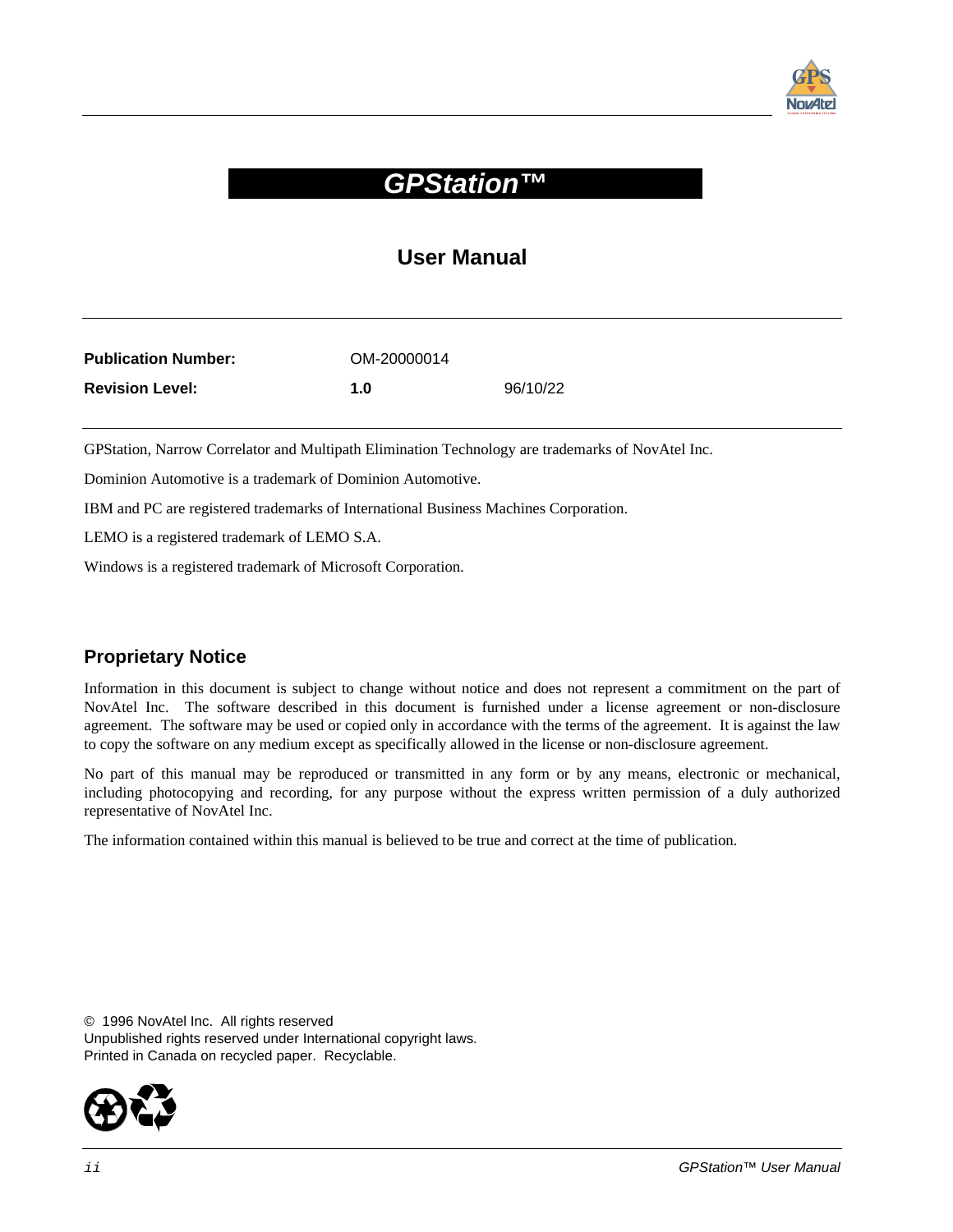

## **TABLE OF CONTENTS**

| <b>FOREWORD</b><br>viii                       |    |
|-----------------------------------------------|----|
| <b>INTRODUCTION</b>                           | 1  |
|                                               |    |
|                                               |    |
| 2 HARDWARE CONFIGURATION                      | 4  |
|                                               |    |
|                                               |    |
|                                               |    |
|                                               |    |
|                                               |    |
|                                               |    |
|                                               |    |
|                                               |    |
|                                               |    |
| 3 OPERATION                                   | 12 |
|                                               |    |
|                                               |    |
|                                               |    |
|                                               |    |
|                                               |    |
|                                               |    |
|                                               |    |
|                                               |    |
| 4 FIRMWARE UPGRADES & UPDATES                 | 17 |
|                                               |    |
|                                               |    |
|                                               |    |
|                                               |    |
| <b>APPENDIX A TECHNICAL SPECIFICATIONS</b>    | 21 |
| <b>APPENDIX B GPStation REPLACEMENT PARTS</b> | 26 |
| <b>We Would Like To Hear From You</b>         | 27 |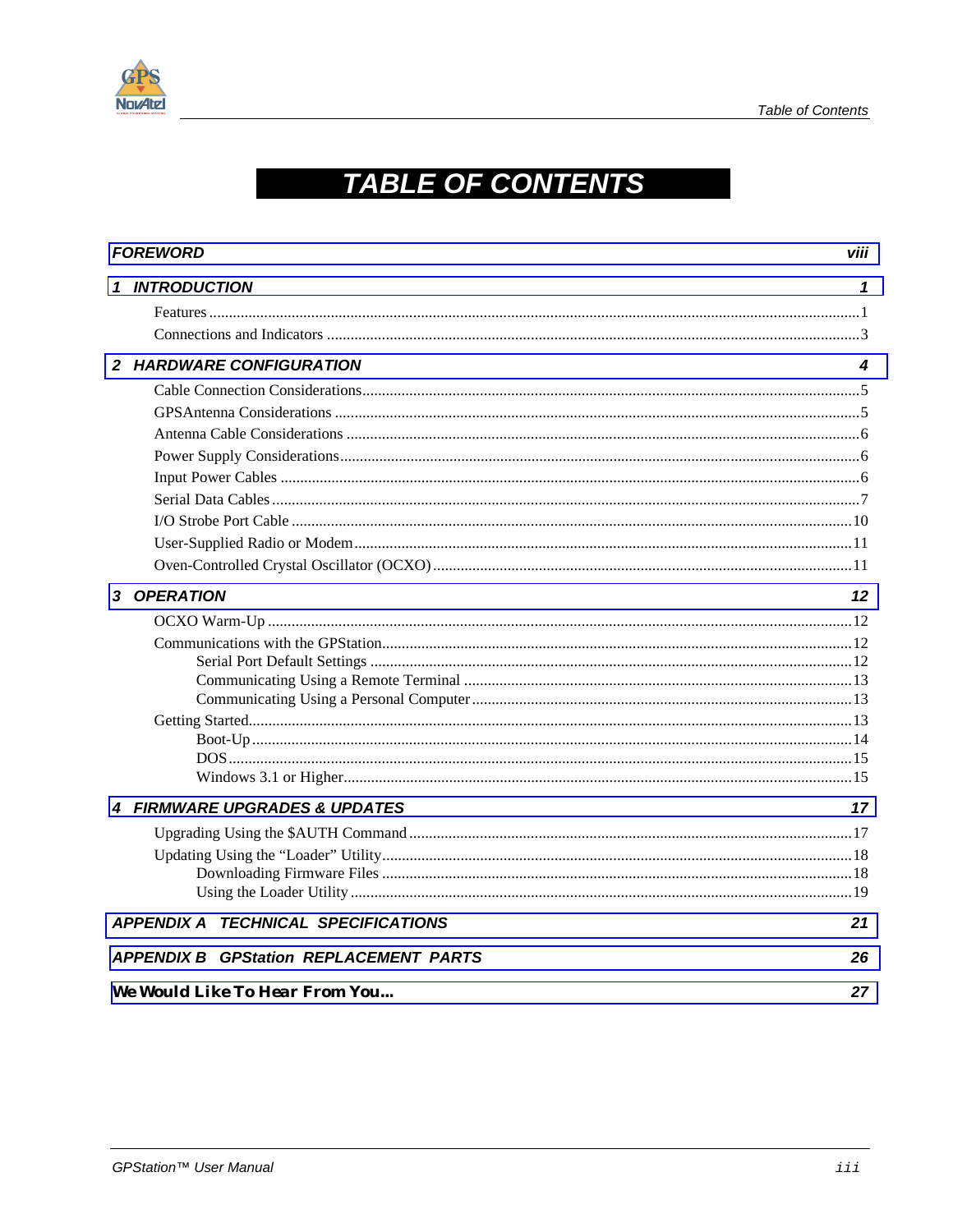#### **TABLES**

#### **FIGURES**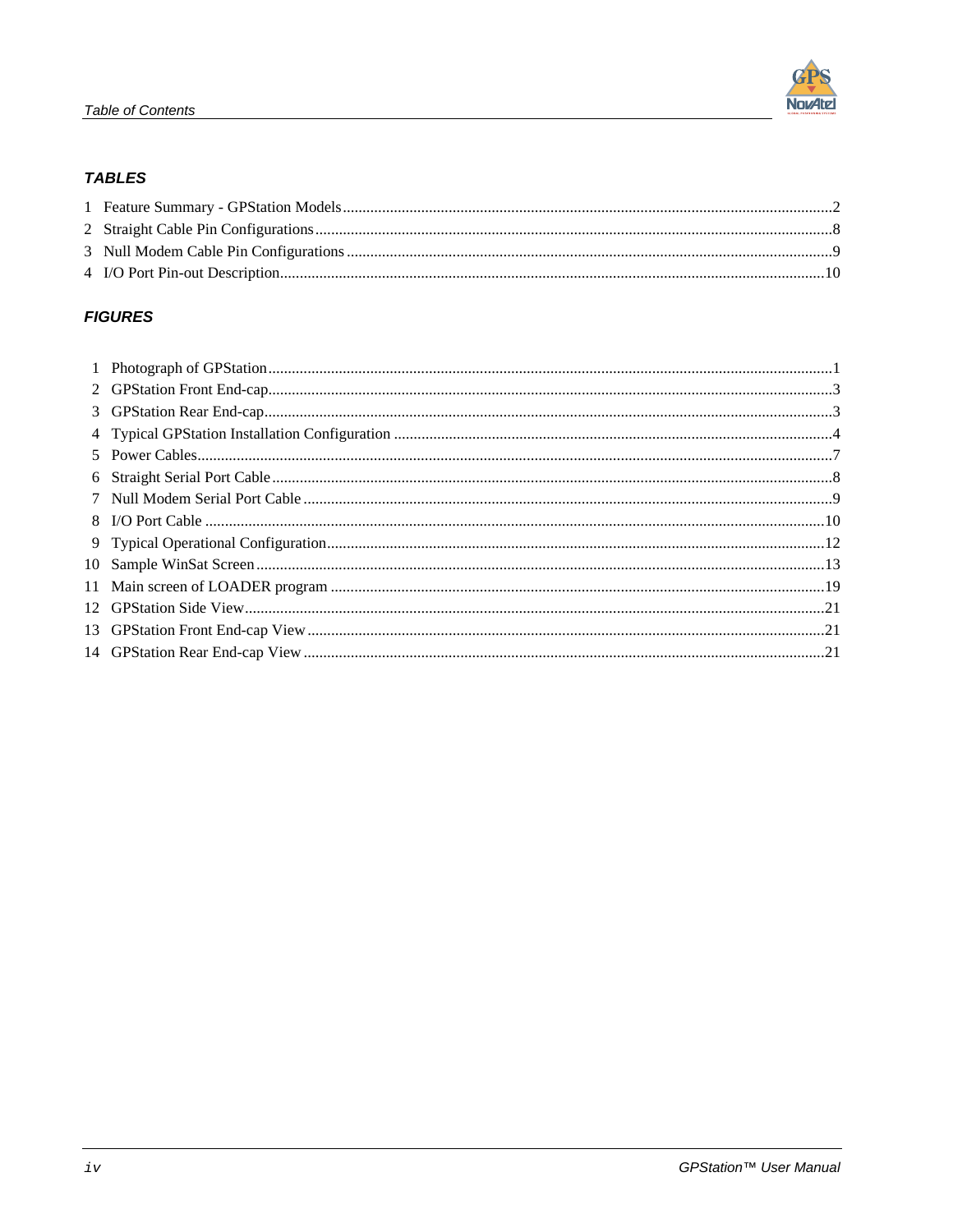

## **WARRANTY POLICY**

NovAtel Inc. warrants that its Global Positioning System (GPS) products are free from defects in materials and workmanship, subject to the conditions set forth below, for the following periods of time:

| <b>GPStation Series</b>   | One (1) Year     |
|---------------------------|------------------|
| <b>GPS</b> Antenna Series | One $(1)$ Year   |
| Cables and Accessories    | Ninety (90) Days |
| Software Support          | One (1) Year     |

Date of sale shall mean the date of the invoice to the original customer for the product. NovAtel's responsibility respecting this warranty is limited solely to product repair at an authorized NovAtel location only. Determination of repair will be made by NovAtel personnel or by technical personnel expressly authorized by NovAtel for this purpose.

**THE FOREGOING WARRANTIES DO NOT EXTEND TO (I) NONCONFORMITIES, DEFECTS OR ERRORS IN THE PRODUCTS DUE TO ACCIDENT, ABUSE, MISUSE OR NEGLIGENT USE OF THE PRODUCTS OR USE IN OTHER THAN A NORMAL AND CUSTOMARY MANNER, ENVIRONMENTAL CONDITIONS NOT CONFORMING TO NOVATEL'S SPECIFICATIONS, OR FAILURE TO FOLLOW PRESCRIBED INSTALLATION, OPERATING AND MAINTENANCE PROCEDURES, (II) DEFECTS, ERRORS OR NONCONFORMITIES IN THE PRODUCTS DUE TO MODIFICATIONS, ALTERATIONS, ADDITIONS OR CHANGES NOT MADE IN ACCORDANCE WITH NOVATEL'S SPECIFICATIONS OR AUTHORIZED BY NOVATEL, (III) NORMAL WEAR AND TEAR, (IV) DAMAGE CAUSED BY FORCE OF NATURE OR ACT OF ANY THIRD PERSON, (V) SHIPPING DAMAGE; OR (VI) SERVICE OR REPAIR OF PRODUCT BY THE DEALER WITHOUT PRIOR WRITTEN CONSENT FROM NOVATEL.** 

**IN ADDITION, THE FOREGOING WARRANTIES SHALL NOT APPLY TO PRODUCTS DESIGNATED BY NOVATEL AS BETA SITE TEST SAMPLES, EXPERIMENTAL, DEVELOPMENTAL, PREPRODUCTION, SAMPLE, INCOMPLETE OR OUT OF SPECIFICATION PRODUCTS OR TO RETURNED PRODUCTS IF THE ORIGINAL IDENTIFICATION MARKS HAVE BEEN REMOVED OR ALTERED.** 

**THE WARRANTIES AND REMEDIES ARE EXCLUSIVE AND ALL OTHER WARRANTIES, EXPRESS OR IMPLIED, WRITTEN OR ORAL, INCLUDING THE IMPLIED WARRANTIES OF MERCHANTABILITY OR FITNESS FOR ANY PARTICULAR PURPOSE ARE EXCLUDED.** 

**NOVATEL SHALL NOT BE LIABLE FOR ANY LOSS, DAMAGE OR EXPENSE ARISING DIRECTLY OR INDIRECTLY OUT OF THE PURCHASE, INSTALLATION, OPERATION, USE OR LICENSING OR PRODUCTS OR SERVICES. IN NO EVENT SHALL NOVATEL BE LIABLE FOR SPECIAL, INDIRECT, INCIDENTAL OR CONSEQUENTIAL DAMAGES OF ANY KIND OR NATURE DUE TO ANY CAUSE.**

There are no user serviceable parts in the GPStation and no maintenance is required. When the status code indicates that a unit is faulty, replace with another unit and return the faulty unit to NovAtel Inc.

You must obtain a **RETURN MATERIAL AUTHORIZATION** (**RMA**) number by calling GPS Customer Service at 1-800-280-2242 or 403-295-4900 before shipping any product to NovAtel or Dealer.

Once you have obtained an RMA number, you will be advised of proper shipping procedures to return any defective product. When returning any product to NovAtel, please return all original diskettes along with the defective product in the original packaging to avoid electrostatic and/or shipping damage.

#### **ANY ATTEMPT TO OPEN THE GPStation CASE WILL IMPAIR THE WATER-RESISTANT QUALITIES OF THE ENCLOSURE, AND VOID THE WARRANTY.**

GPStation™ User Manual versus and versus and versus and versus and versus and versus and versus and versus and v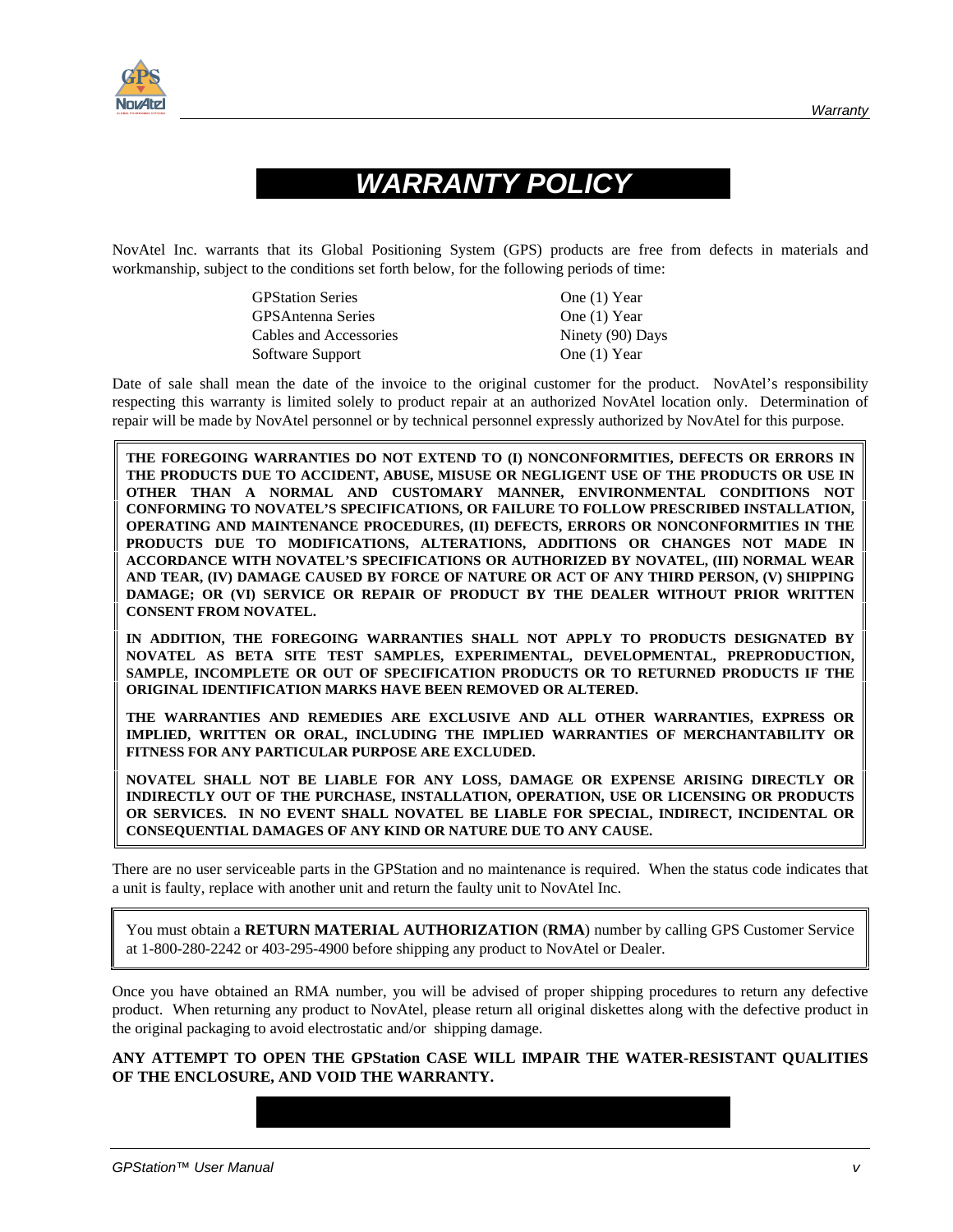**Nov4te** 

## **CUSTOMER SERVICE**

If you require customer service, please provide the following information along with a detailed description of the problem when you call or write:

| Date Purchased:<br><u>Date Purchased:</u> |                                                                                                                      |
|-------------------------------------------|----------------------------------------------------------------------------------------------------------------------|
|                                           |                                                                                                                      |
|                                           |                                                                                                                      |
|                                           |                                                                                                                      |
|                                           |                                                                                                                      |
|                                           |                                                                                                                      |
|                                           |                                                                                                                      |
|                                           |                                                                                                                      |
|                                           |                                                                                                                      |
|                                           |                                                                                                                      |
|                                           |                                                                                                                      |
| additional sheets if needed):             | Please provide a complete description of any problems you may be experiencing, or the nature of your inquiry (attach |
|                                           |                                                                                                                      |
|                                           |                                                                                                                      |
|                                           |                                                                                                                      |
|                                           |                                                                                                                      |

You may photocopy and fax this page, call, or mail the above information to the address listed below.

For customer support, contact the NOVATEL GPS Hotline at **1-800-280-2242** or **403-295-4900**; send a fax to **403-295-4901**; send e-mail to **[support@novatel.ca](mailto:support@novatel.ca)**, visit our web site at **[www.novatel.ca;](www.novatel.ca)** or write to:

> **NovAtel Inc. GPS Customer Service 1120 - 68th Avenue N.E. Calgary, Alberta, Canada T2E 8S5**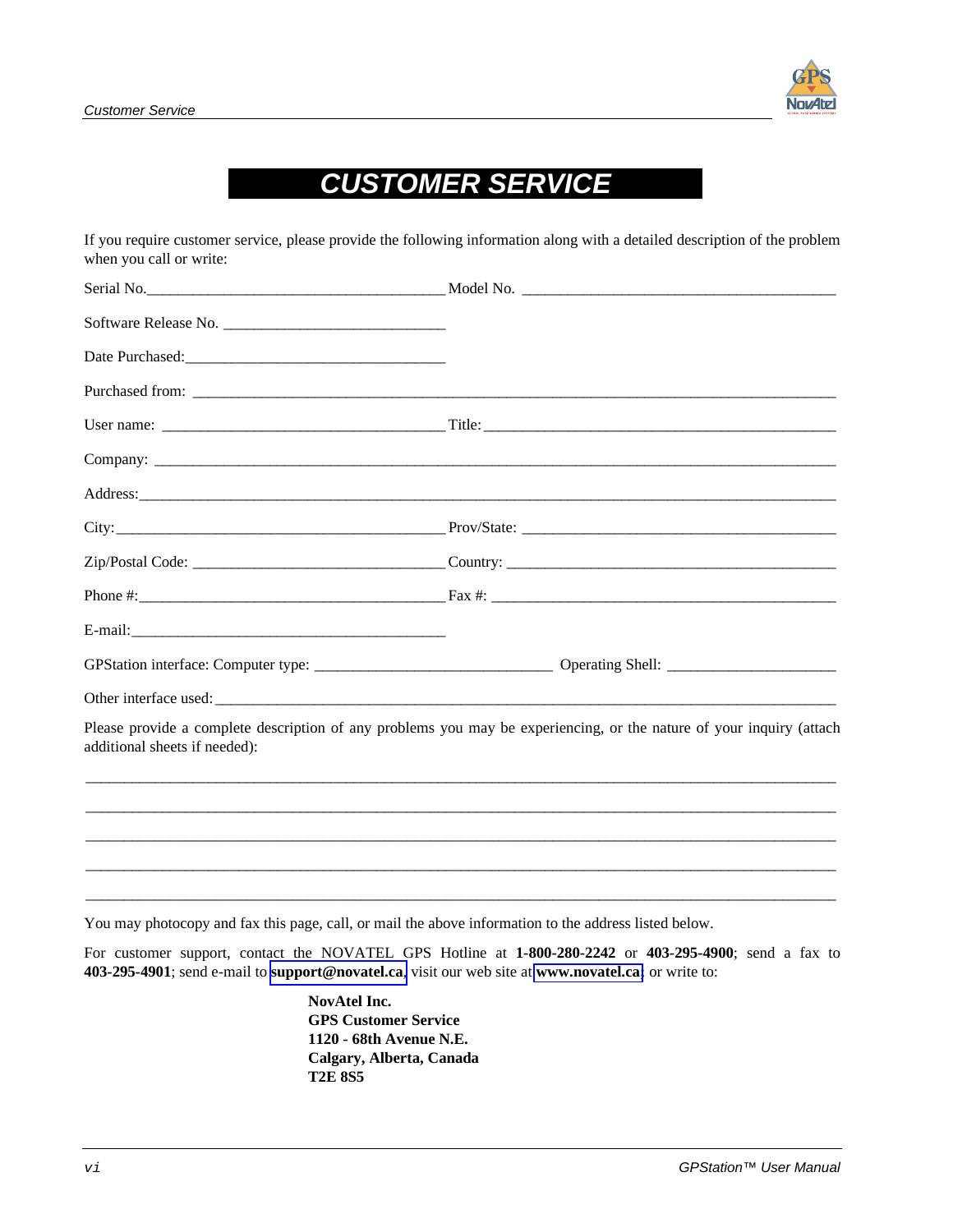

## **FCC NOTICE**

FCC approval (Class A digital device) is pending.

## **CAUTION !**

**Handle with Care** 



**Use Anti-Static Precautions**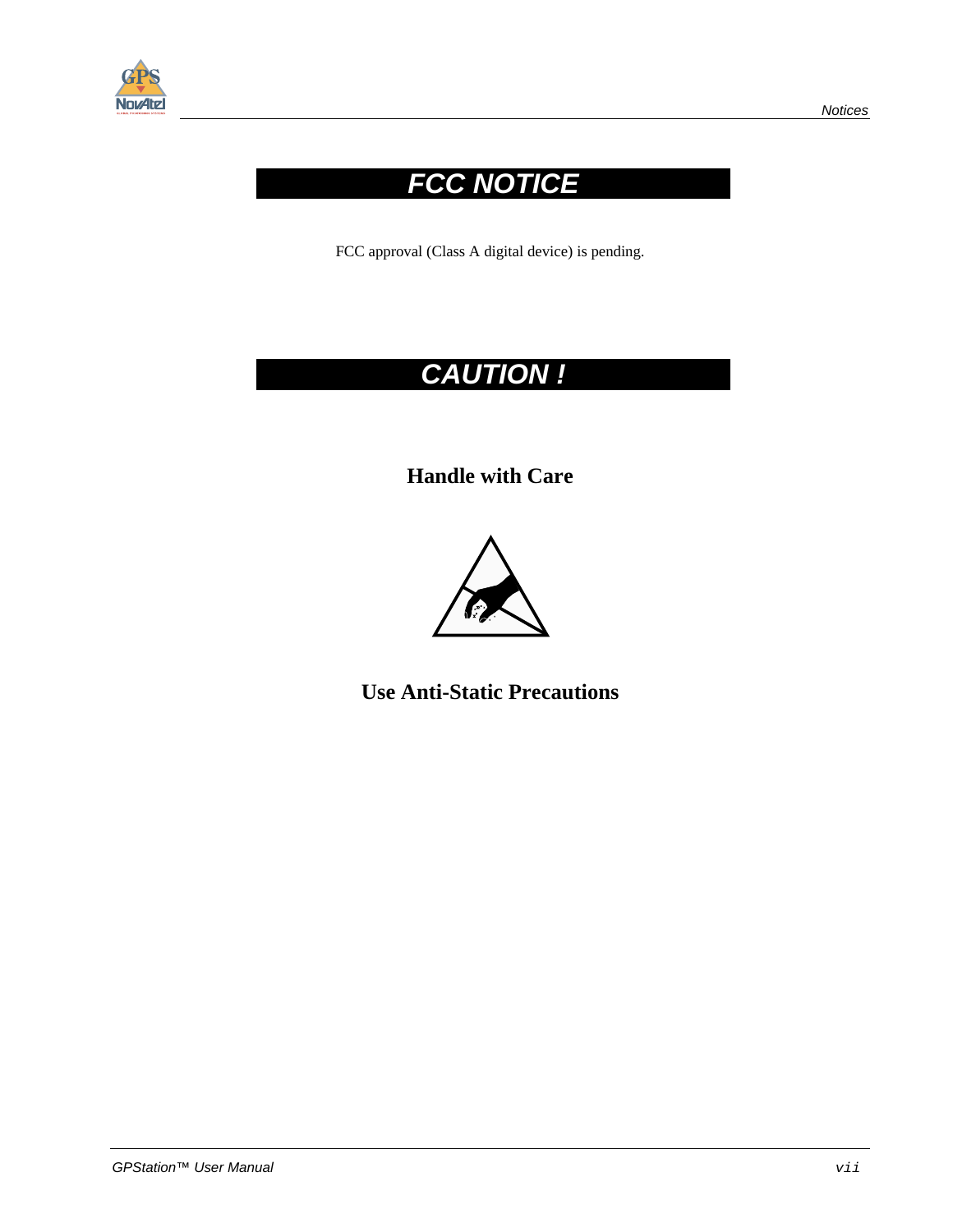

## <span id="page-7-0"></span>**FOREWORD**

#### **Scope**

This manual provides sufficient information for the initial set-up and operation of the GPStation; its focus is on the user's perspective for integration, evaluation, and operation purposes. It is beyond the scope of this manual to provide service or repair details. Please contact your NovAtel Customer Service Centre for any customer-service problems or inquiries.

The following documents have been supplied to provide you additional valuable reference information:

- *GPSCard Command Descriptions Manual* a description of the GPSCard commands and logs available to the user. It is written in generic form so as to accommodate all models of GPSCard-based receivers.
- *WinSat Graphical Interface Program User Manual* a description of the user-interface software included with all GPSCard receivers.

Other supplementary manuals may be included to accommodate special models and software features with unique functionality. These documents are to be considered as companion manuals, and should be kept together to allow easy reference from one to the other. For example, a reference in this manual to a command or logging activity may require you to consult the *GPSCard Command Descriptions Manual* for a deeper understanding of the full contents and usage of that particular command or log.

#### **Prerequisites**

The GPStation requires the addition of peripheral equipment before it can become fully functional. *Section 2, Hardware Configuration*, provides information concerning installation requirements and considerations.

The GPSCard, mounted within the GPStation, utilizes a comprehensive user interface command structure which requires communications through its serial communications ports (COM1 and COM2). To utilize the built-in command structure to its fullest potential, it is recommended that some time be taken to review and become familiar with *Sections 2* through *6* of the *Command Descriptions Manual* before the initial operation.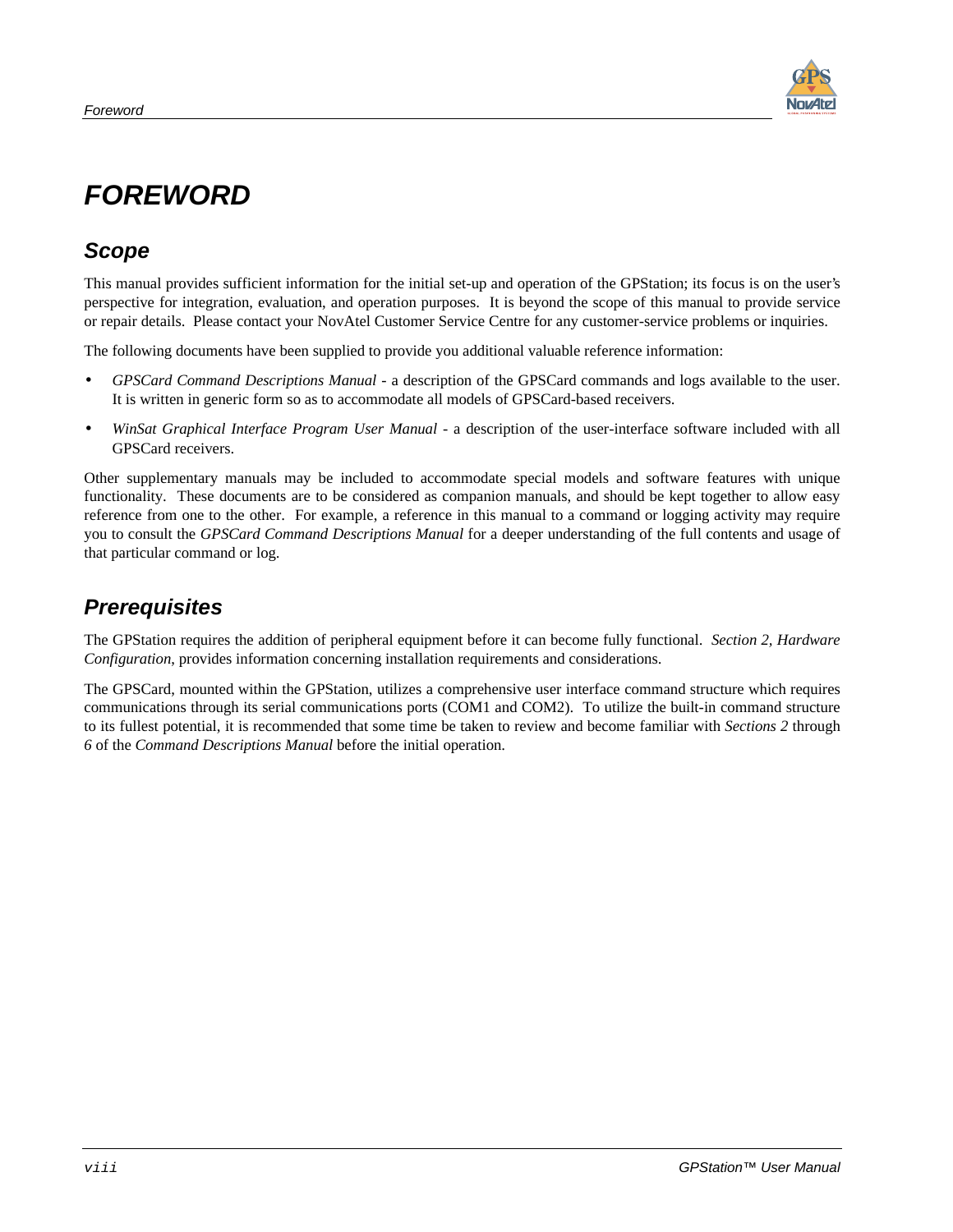<span id="page-8-0"></span>

## **INTRODUCTION**

The NovAtel GPStation is a high-performance, reliable GPS receiver with a built-in high-stability oscillator. As such, it is intended for use as a differential GPS base station as well as other demanding positioning applications.

The GPStation is intended to be used with the following NovAtel accessories:

- Model 501 GPSAntenna
- Model A030 Choke-ring Ground Plane to reduce the effects of multipath reception
- Model C005, C015, or C030 (5, 15 or 30 m length) coaxial cable to connect the GPSAntenna to the GPStation

After the addition of these accessories, together with user-supplied data communications equipment and a power supply, the GPStation will be ready for use.

## **FEATURES**

The GPStation includes the following features:

- GPS receiver
	- rugged, water and dust-resistant enclosure (see *Figure 1*)
	- modified NovAtel OEM2 GPSCard with GPStation software
	- two serial communication ports and a strobe port
- high-stability Oven-Controlled Crystal Oscillator (OCXO)
- one straight and one null-modem serial-data cable
- one I/O strobe cable
- an AC/DC converter, and power cables
- NovAtel *WinSat* graphical user interface software and user manual

**Figure 1 Photograph of GPStation** 



The GPStation features a 12-channel, parallel tracking, C/A (Coarse Acquisition) code GPS receiver operating on the L1 (1575.42 MHz) frequency. Each dedicated channel independently tracks the code and carrier phase of a GPS satellite in view. The GPStation incorporates NovAtel's patented Narrow Correlator technology that achieves pseudorange accuracy with near P-code performance and provides the industry's most robust resistance against errors introduced by multipath signals. The improved pseudorange accuracy reduces the time required for ambiguity resolution when carrier phase measurements are being made and substantially improves the receiver's performance in differential mode. The custom-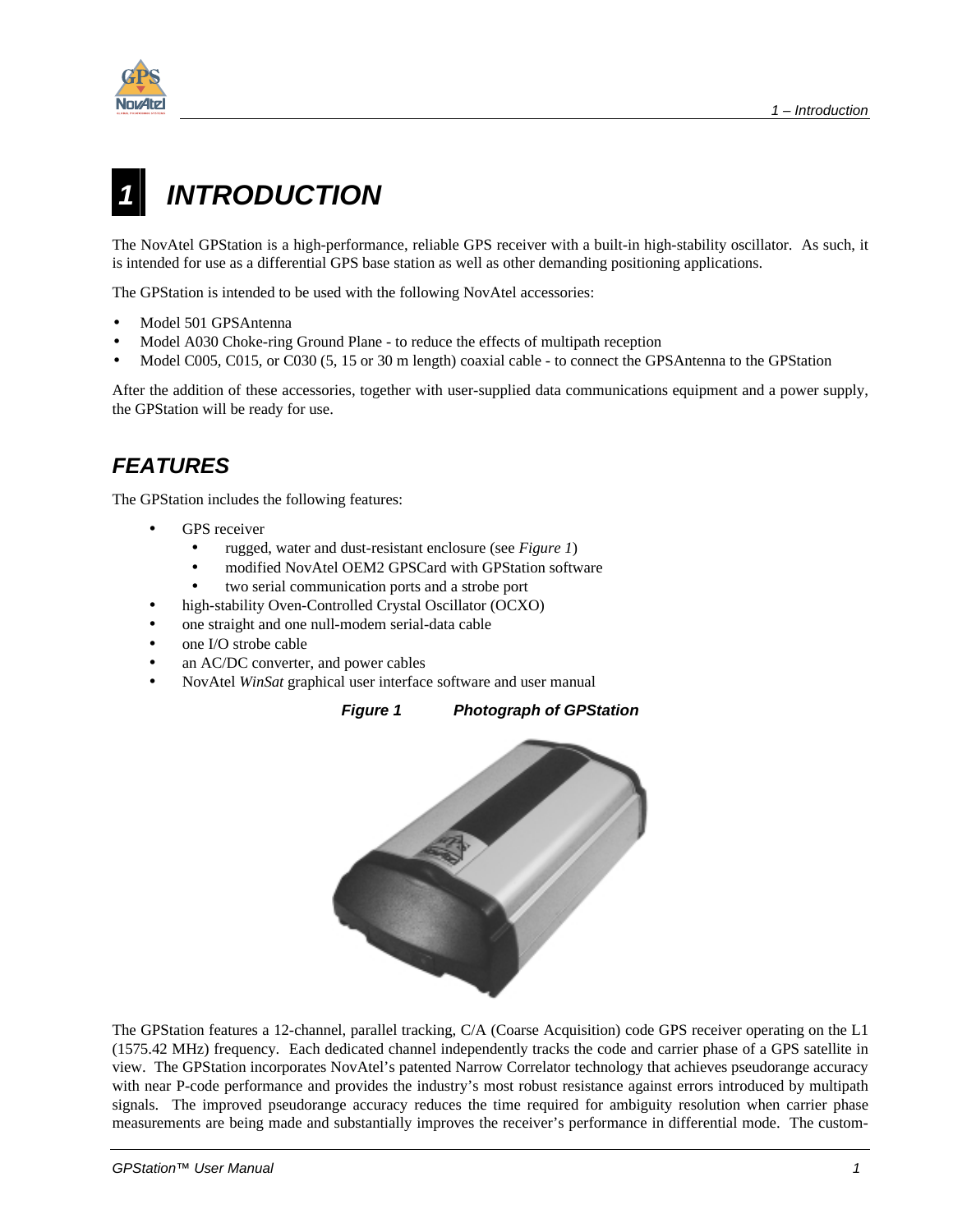

built, proprietary correlator chip combined with a high performance, 32-bit CPU is capable of generating satellite code and carrier phase data at a rate of up to 20 times per second, and computing up to 10 position solutions per second among the highest rates found in the industry. Exceptional acquisition and re-acquisition times are also a standard feature of this high-performance receiver.

The GPStation is available in two models whose features are summarized in *Table 1*:

**Table 1 Feature Summary - GPStation Models** 

| <b>General</b>                                                       | <b>GPSTN</b> | <b>GPSTNM</b> |
|----------------------------------------------------------------------|--------------|---------------|
| 12 parallel tracking channels                                        |              |               |
| Narrow Correlator spacing                                            | ✓            | ✓             |
| 2 configurable RS-232C serial data ports                             | ✓            | ✓             |
| Fast re-acquisition                                                  | ✓            | ✓             |
| Field-programmable for firmware upgrades                             | J            | ✓             |
| Multipath Elimination Technology                                     | N/A          | ✓             |
| High-stability OCXO                                                  | ✓            | ✓             |
| <b>Data Logging Rates</b>                                            |              |               |
| Computed Data: Position, speed, direction, & clock offset @ 10 / sec | ✓            | ✓             |
| Measured Data: Pseudorange & carrier phase @ 20 / sec                | ✓            | ✓             |
| <b>Output Data Log Formats</b>                                       |              |               |
| NovAtel-proprietary ASCII and binary                                 | ✓            | ✓             |
| NMEA 0183 Ver. 2.0                                                   | ✓            | ✓             |
| RINEX Ver. 2                                                         | ✓            | ✓             |
| RTCM SC-104 Rel. 2.0 Types: 1, 3, 9, 16, 59N                         | ✓            | ✓             |
| RTCA/DO-217 Types: 1                                                 | J            | ✓             |
| <b>Positioning Modes of Operation</b>                                |              |               |
| Single point                                                         | ✓            | ✓             |
| Waypoint navigation                                                  | ✓            | ✓             |
| Differential (using pseudorange corrections)                         | ✓            | ✓             |
| <b>Receiver Control</b>                                              |              |               |
| Clock drift correction                                               | ✓            | ✓             |
| Ability to save receiver configuration settings, & almanac           | ✓            | ✓             |
| Reset (hardware or firmware activated)                               | ✓            | ✓             |
| Serial port control                                                  | ✓            | ✓             |
| Datum (table or user-definable)                                      | J            | ✓             |
| Magnetic variation correction                                        | ✓            | ✓             |
| Undulation (table or user-definable)                                 | ✓            | ✓             |
| Satellite elevation cutoff control                                   | ✓            | ✓             |
| Position, height & velocity constraints                              | J            | ✓             |
| Satellite lockout control                                            | ✓            | ✓             |
| Satellite health control                                             | ✓            | ✓             |
| <b>Strobes</b>                                                       |              |               |
| Mark input (position & time)                                         | ✓            | ✓             |
| 1 PPS timing output (for GPS time synchronization)                   | J            | ✓             |
| Measurements strobe                                                  | J            | ✓             |
| User-defined frequency output pulse train                            | ✓            | ✓             |
| Solution status output                                               | ✓            | ✓             |

The high-stability Oven-Controlled Crystal Oscillator (OCXO) ensures highly accurate pseudorange and carrier measurements for DGPS, real-time kinematic (with an RT-20 enabled remote station), and post-processing applications.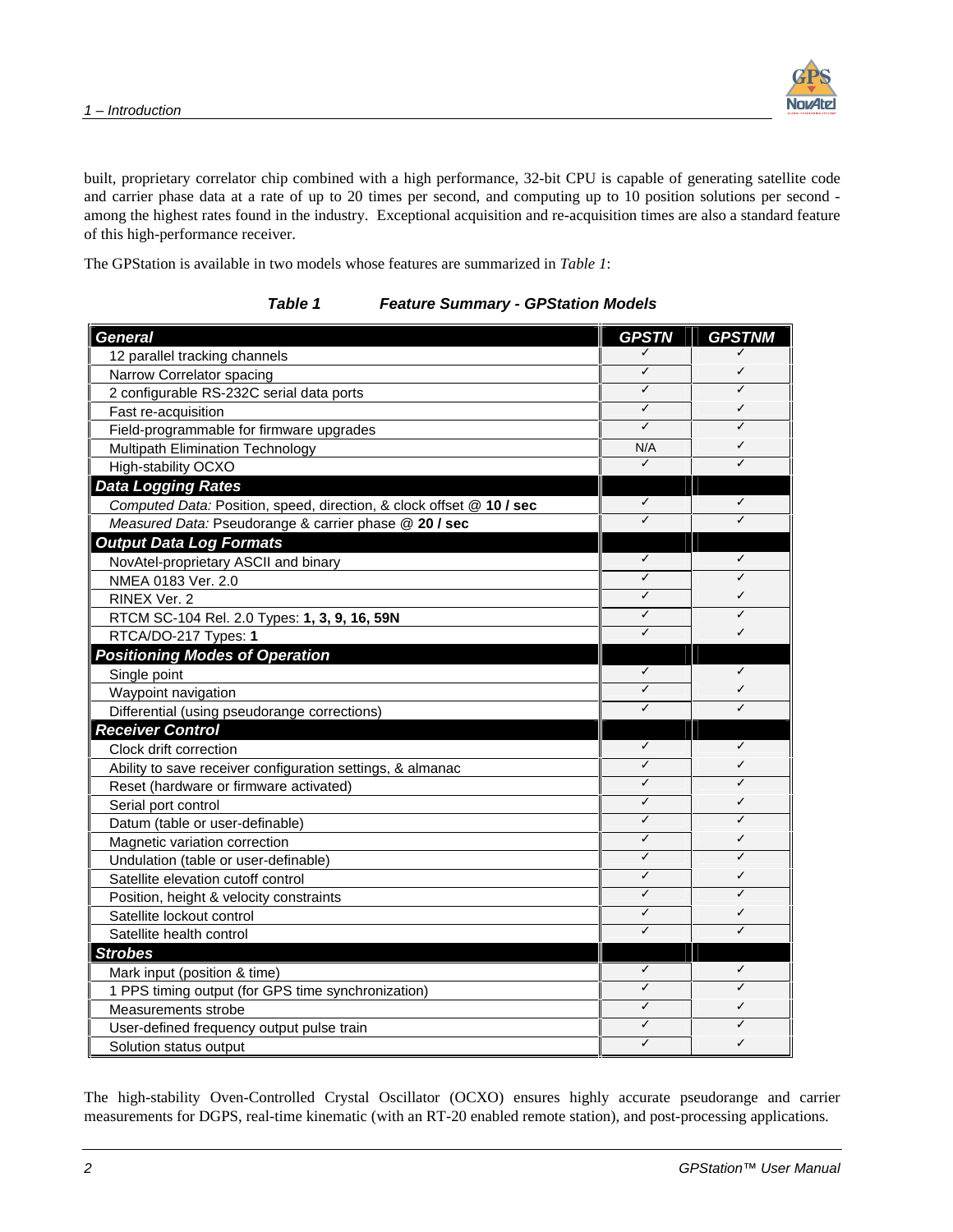

The enclosure measures 320 mm x 130 mm x 60 mm, weighs 1.5 kg and is constructed of extruded aluminum. It is sealed by two end-caps which are connected by five mounting screws.

NOTE 1: The unit is sealed to provide protection against adverse environmental conditions. Any attempt to open the enclosure will impair its water-resistant qualities and void the warranty.

NOTE 2: Although the GPStation has a rugged enclosure, it is neither intended for kinematic applications nor designed to withstand high levels of vibration or shock. Any of these conditions would impair the stability of the OCXO.

NovAtel leads the industry in state-of-the-art GPS receiver design. We believe our GPStation product line will meet your high expectations. Future products and enhancements from NovAtel are aimed at helping you to maintain that level of satisfaction.

#### **CONNECTIONS AND INDICATORS**

The GPStation features front and rear end-caps (*Figures 2 & 3*), each with appropriate indicator lights and connectors. The front end-cap indicator light glows *red* if power is present, then *green* when a valid position is computed.



On the rear end-cap there are connections for the I/O strobe signals, COM1 & COM2 serial ports, power input, and RF input from the GPSAntenna. There is a LED above each serial port connector. If a LED glows *red*, data is being received by the GPStation on that port, while if a LED glows *green*, data is being transmitted by the GPStation on that port.

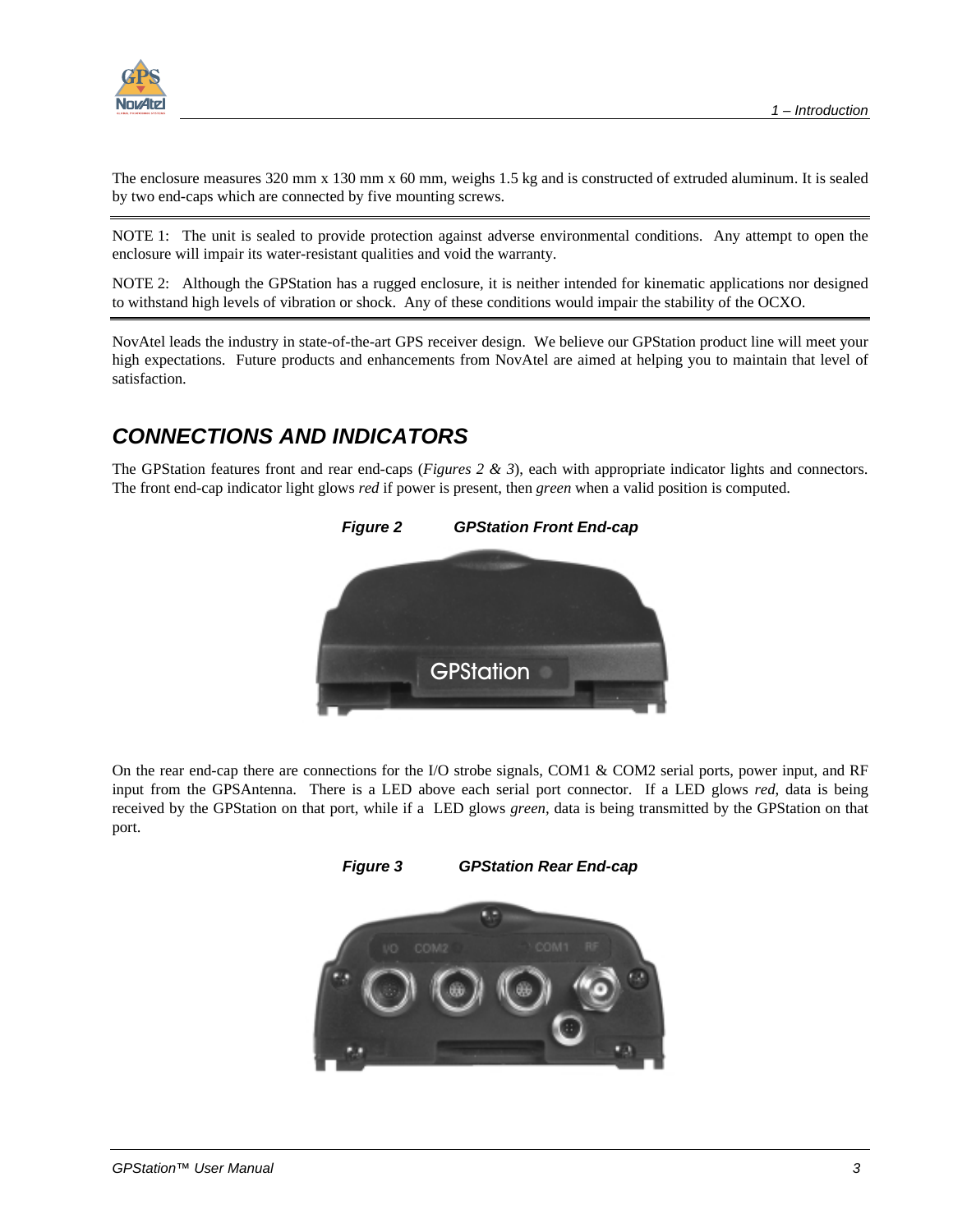

## <span id="page-11-0"></span>**2 HARDWARE CONFIGURATION**

Installing the GPStation is a straightforward process. As shown in *Figure 4*, a minimum configuration is established with the following set-up:

- Set up the GPSAntenna and optional choke-ring ground plane
- Route and connect coaxial cable between the GPSAntenna and GPStation.
- Connect an RS232 communication interface to one of the serial ports of the GPStation. The supplied null modem cables are intended for RS232 communications only.
- Connect the output of the power adapter to the input power jack of the GPStation.

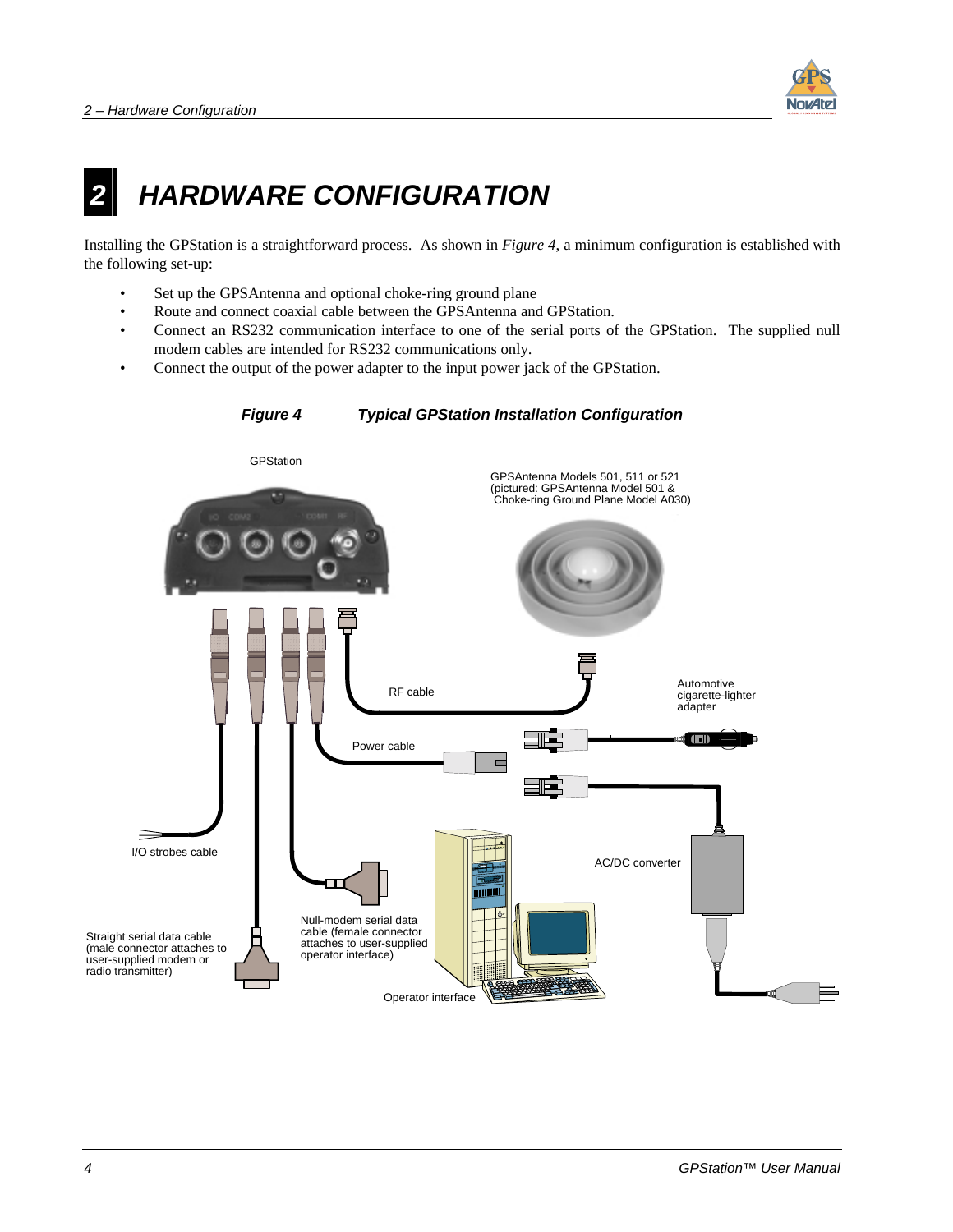#### **CABLE CONNECTION CONSIDERATIONS**

The connectors that are used to mate the cables to the GPStation have a locking mechanism which requires careful insertion and removal. Observe the following when handling the cables.

- To insert a cable, make certain you are using the appropriate cable for the port – the COM1/COM2 serial port cable has a different connector (10 pin) than the I/O cable (8 pin).
- Line up the red dot on the connector shell with the red index mark on the socket.
- Insert the connector until it seats with a click; it is now locked in place.
- To remove a cable, grasp the connector by the knurled ring and pull (see illustration). DO NOT PULL DIRECTLY ON THE CABLE.



### **GPSAntenna CONSIDERATIONS**

The purpose of the antenna is to convert the electromagnetic waves transmitted by the GPS satellites at the L1 frequency (1575.42 MHz) into electrical signals.

The GPStation has been designed for use with the NovAtel Model 501 GPSAntenna as a means of ensuring the highestprecision positioning accuracy. The Model 501 uses low-profile microstrip technology and include band-pass filtering and an LNA which is powered directly by the GPStation. It offers exceptional phase-center stability as well as a significant measure of immunity against multipath interference. To reduce multipath reception even further, the GPSAntenna can be mounted on an optional NovAtel Choke Ring Ground Plane (refer to the *GPSAntenna Model 501 User Manual* for more details).

The 501's low-noise amplifier (LNA) boosts the power of the incoming signals by 23 dB to compensate for cable losses; if the losses are greater than this, excessive signal degradation will occur and the GPStation may not be able to meet its performance specifications. The 501 has an environmentally-sealed radome.

NOTE: The performance specifications of the GPStation are guaranteed only when it is used with a NovAtel-supplied antenna.

When installing the antenna, select a location with a clear view of the sky to the horizon so that each satellite above the horizon can be tracked without obstruction. The location should also be one that minimizes the effect of multipath (for a discussion on multipath, please refer to the chapter on "Multipath Elimination Technology" in the *GPSCard Command Descriptions Manual)*. Ensure that the antenna is securely mounted on a stable structure that will not sway or topple.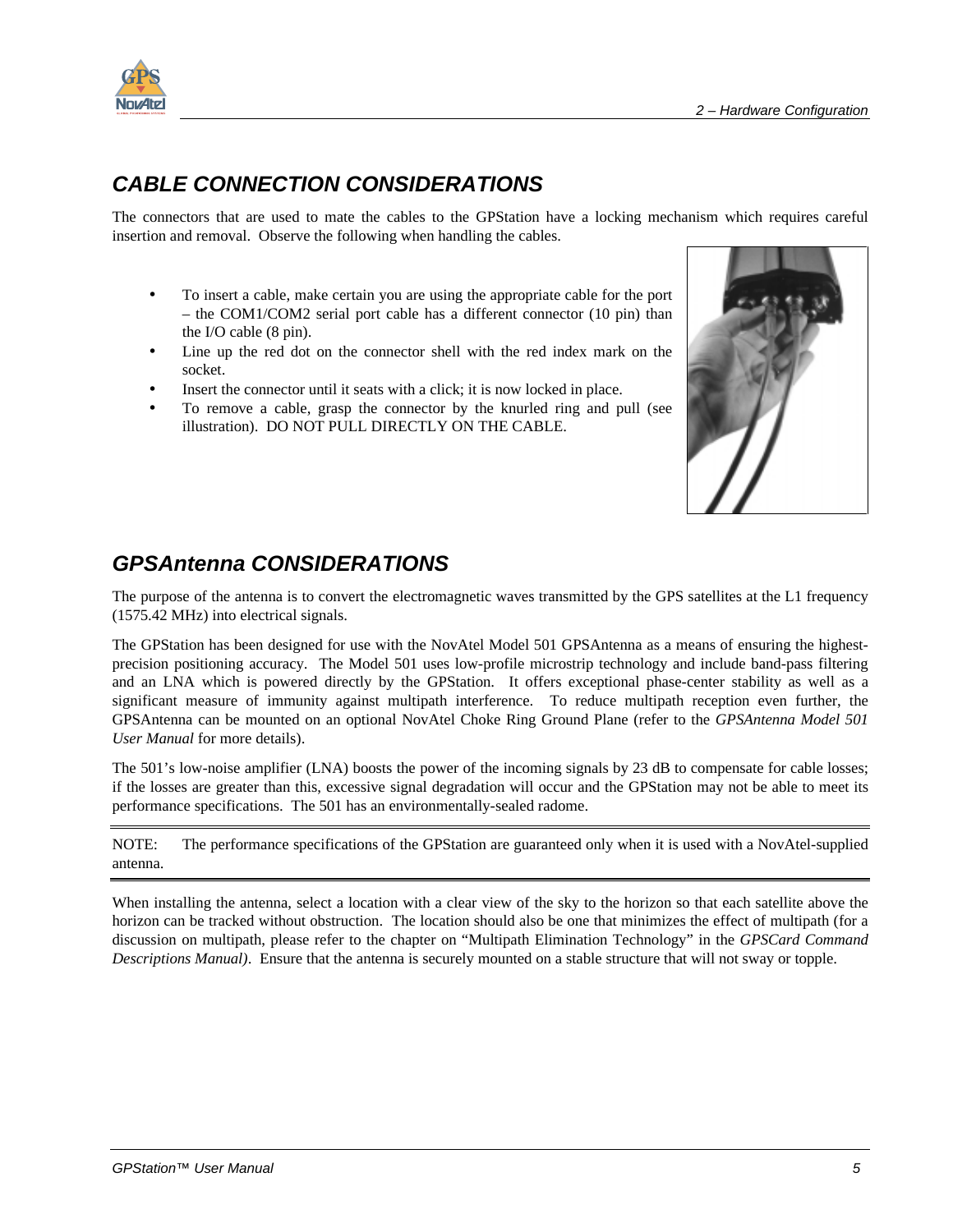

#### **ANTENNA CABLE CONSIDERATIONS**

The RF cable that you require will depend on the specific antenna selected for use in your system and the distance between the antenna and the GPStation. NovAtel offers high-quality coaxial cable in the following lengths: 5 m (Model C005), 15 m (Model C015), and 30 m (Model C030); these come with a TNC male connector at each end. Should your application require the use of cable longer than 30 m, contact your NovAtel GPS Customer Service representative and request *Application Note APN-003*, *"Extended-Length Antenna Cable Runs"* before you proceed.

The GPSAntenna Model 501 can compensate for up to 23 dB of cable loss; if this limit is exceeded, excessive signal degradation will occur and the GPStation may not be able to meet its performance specifications.

While there may be other coaxial cables on the market which might also serve the purpose, please note that the performance specifications of the GPStation are guaranteed only when it is used with NovAtel-supplied RF cables.

**NOTE:** The coaxial cable should be connected to the antenna and GPStation before system power is turned on. If the antenna cable becomes disconnected from the antenna or GPStation, remove power from the GPStation before reconnecting the cable; this will prevent the GPStation's antenna current-limiting circuit from unnecessarily activating.

#### **POWER SUPPLY CONSIDERATIONS**

The GPStation incorporates a DC-to-DC power converter providing filtering, automatic reset circuit protection, and voltage regulation. It accepts a single input voltage between the range of +10 to +36 V DC. The power input is reverse polarity protected. Refer to the *Power Requirements* section of *Appendix A* for further information.

The DC output of the autoranging AC/DC converter will meet the GPStation's requirements for an input of 110 - 220 V AC.

**NOTE:** Operating the GPStation outside the specified input voltage range may result in damage to the GPStation, and/or unreliable data.

#### **INPUT POWER CABLES**

As shown in *Figure 5*, there are three power cables supplied with the GPStation:

- 1. 4-pin LEMO socket connector to 2-pole plug connector (NovAtel p/n 01016380)
- 2. 2-pole socket connector to cigarette-lighter plug with built-in 2 amp fuse (NovAtel p/n 01016446)
- 3. 2-pole socket connector to AC/DC converter, and AC power cord (NovAtel p/n 01016447)

These cables allow you to power the GPStation from either an AC source or an automotive DC source. For field replacement of either the LEMO connector or the 2-pole connectors, please consult *Appendix B* for a list of the manufacturers' part numbers.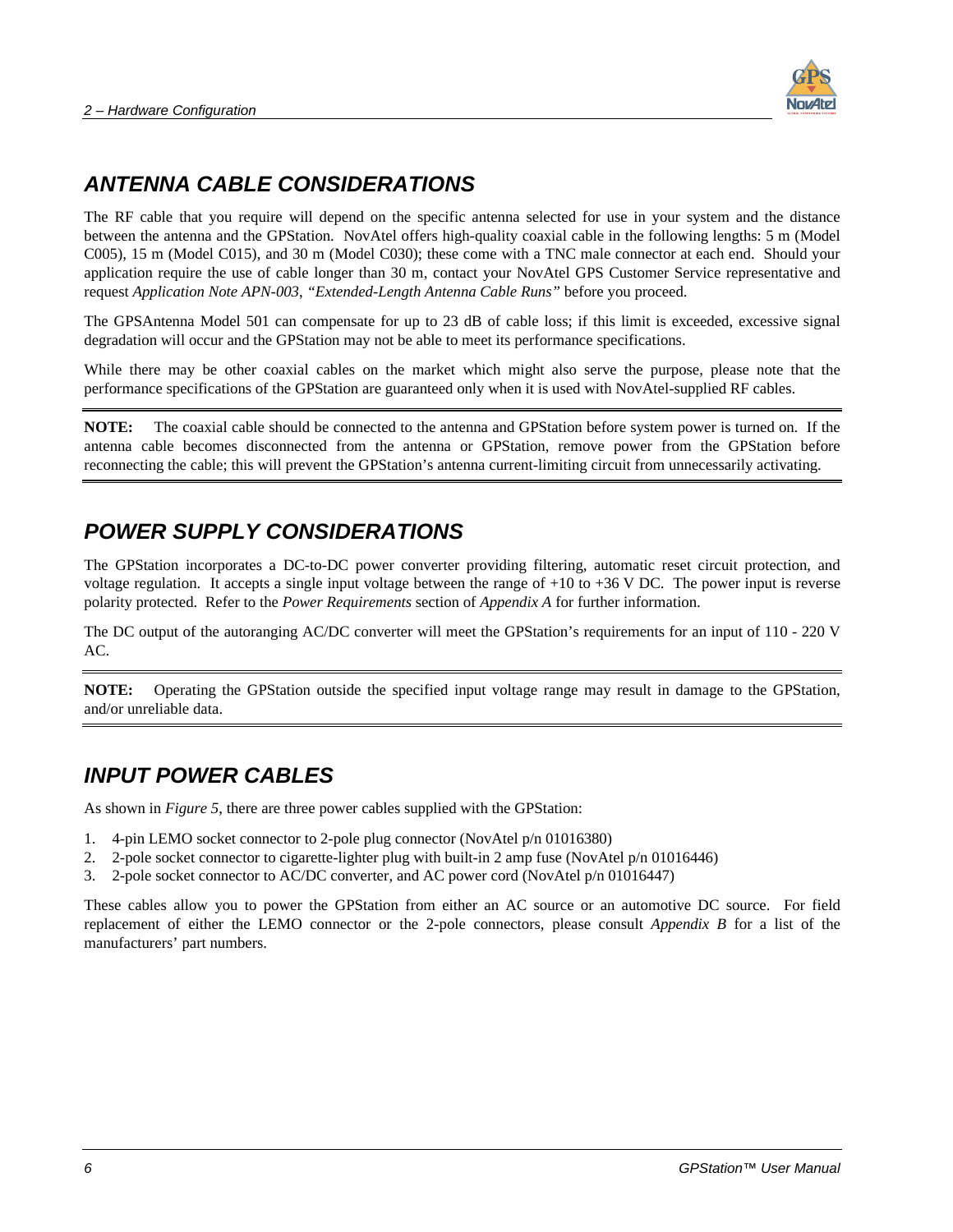



#### **SERIAL DATA CABLES**

Two serial data cables are supplied to connect the GPStation to a PC or modem. They are described as follows:

- straight cable: 10-pin LEMO plug to 9-pin D-connector (DE9P plug); see *Figure 6* & *Table 2.* This is used to connect the GPStation to a modem or radio transmitter to propagate the differential corrections. Its NovAtel part number is 01016383.
- null-modem cable: 10-pin LEMO plug to 9-pin D-connector (DE9S socket); see *Figure 7* & *Table 3*. This is used to connect the GPStation to a serial (RS232) communication port on a terminal or computer. Its NovAtel part number is 01016329.

The 10-pin plug on each cable can be plugged into either the COM1 or COM2 port on the GPStation.

For field replacement of the LEMO connector, please consult *Appendix B* for the manufacturer's part number.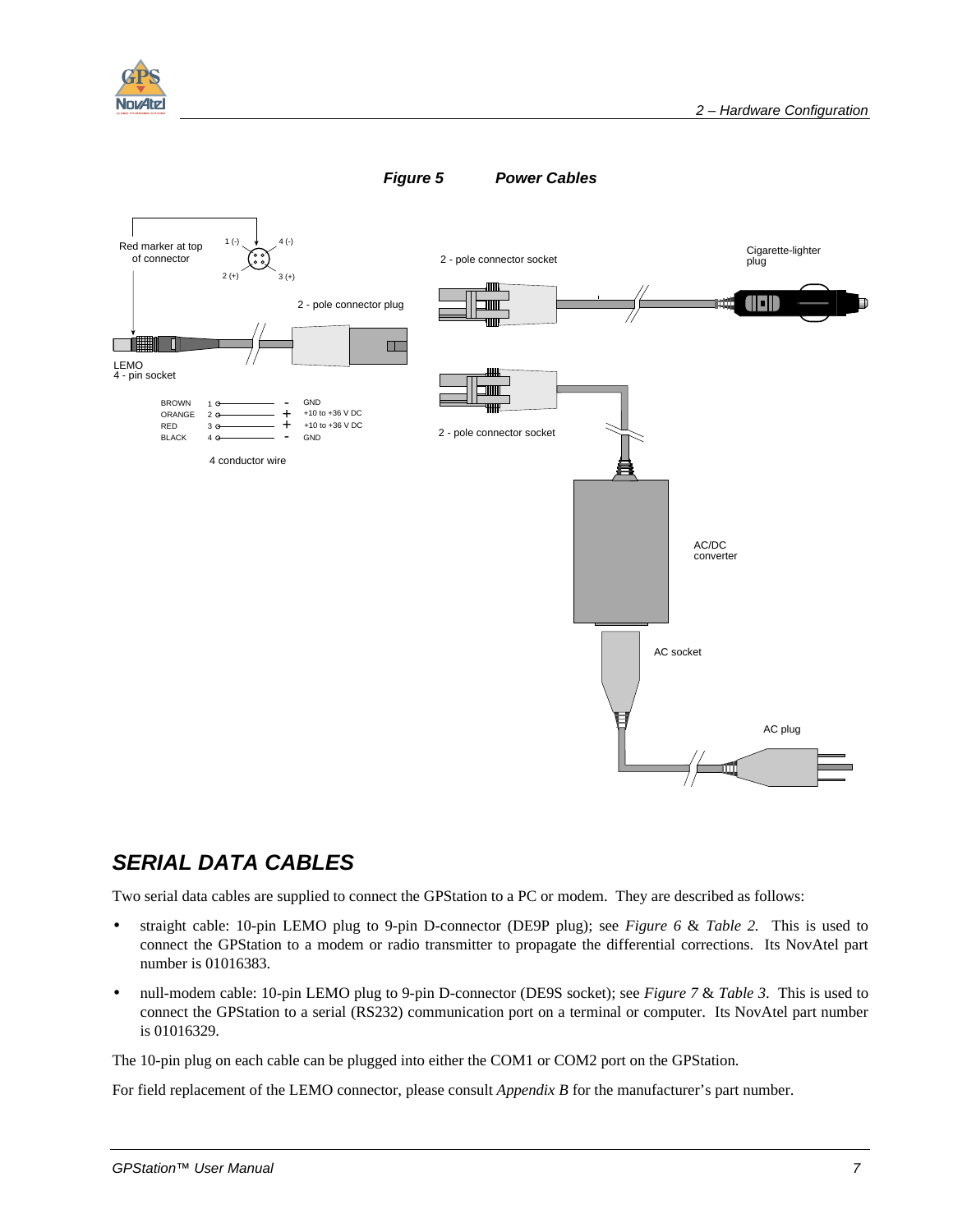





10-conductor cable

|  | abir |  |  |
|--|------|--|--|
|--|------|--|--|

**Straight Cable Pin Configurations** 

| <b>LEMO Pin No.</b> | RS232 Signal | <b>Wire Color Code</b> | DE9P Pin No.     |
|---------------------|--------------|------------------------|------------------|
| Pin 1               | <b>DCD</b>   | <b>Brown</b>           | Pin 1            |
| Pin 2               | <b>RXD</b>   | <b>Black</b>           | Pin 2            |
| Pin 3               | TXD          | Red                    | Pin 3            |
| Pin 4               | DTR.         | Orange                 | Pin 4            |
| Pin 5               | <b>GND</b>   | Yellow                 | Pin 5            |
| Pin 6               | <b>DSR</b>   | Green                  | Pin 6            |
| Pin 7               | <b>RTS</b>   | <b>Blue</b>            | Pin 7            |
| Pin 8               | CTS          | Violet                 | Pin <sub>8</sub> |
| Pin 9               | <b>NULL</b>  | Gray                   | Pin 9            |
| <b>Pin 10</b>       |              | White (Not used)       |                  |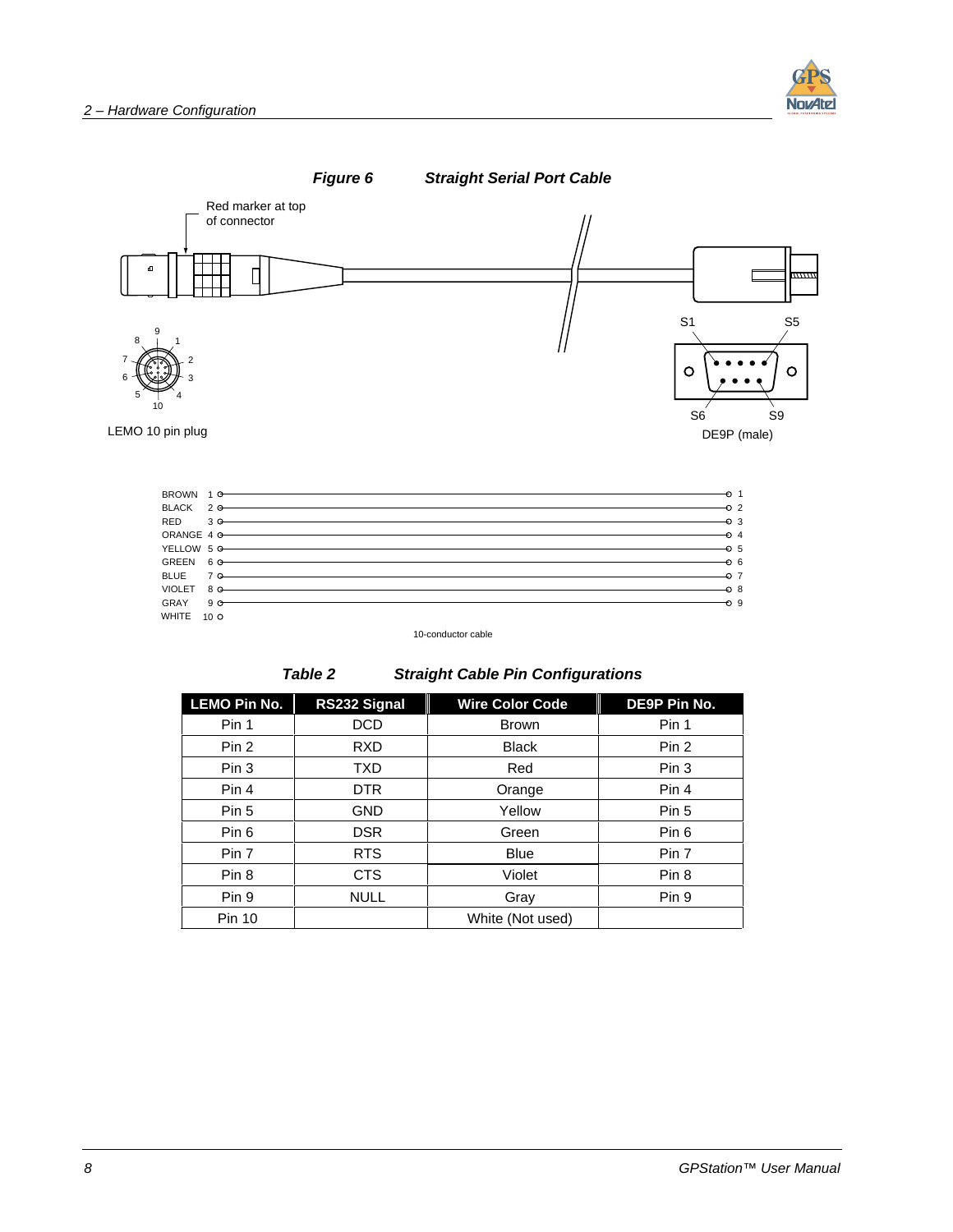





10-conductor cable

**Table 3 Null Modem Cable Pin Configurations** 

| <b>LEMO Pin No.</b> | RS232 Signal | <b>Wire Color Code</b> | DE9S Pin No.            |
|---------------------|--------------|------------------------|-------------------------|
| Pin 1               | <b>DCD</b>   | <b>Brown</b>           | Pin 4                   |
| Pin 2               | <b>RXD</b>   | <b>Black</b>           | Pin 3                   |
| Pin 3               | <b>TXD</b>   | Red                    | Pin 2                   |
| Pin 4               | <b>DTR</b>   | Orange                 | Pin <sub>6</sub>        |
| Pin 5               | <b>GND</b>   | Yellow                 | Pin 5                   |
| Pin 6               | <b>DSR</b>   | Green                  | Pin 4                   |
| Pin 7               | <b>RTS</b>   | <b>Blue</b>            | Pin <sub>8</sub>        |
| Pin 8               | <b>CTS</b>   | Violet                 | Pin 7                   |
| Pin 9               | <b>NULL</b>  | Gray                   | Pin 9                   |
| <b>Pin 10</b>       |              | White (Not used)       | Pin 1 jumpered to Pin 6 |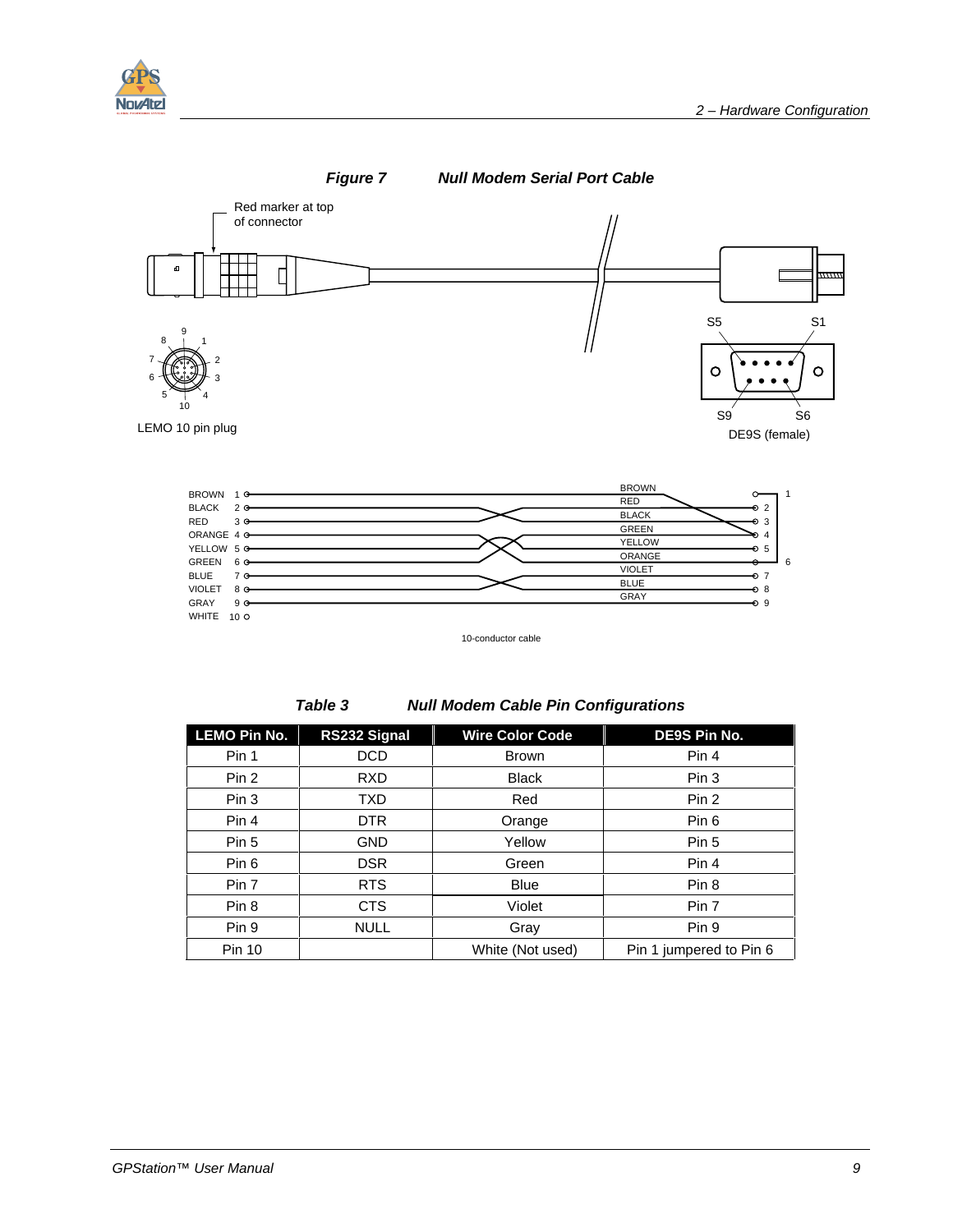

### **I/O STROBE PORT CABLE**

The I/O strobe lines can be accessed by inserting the 8-pin LEMO connector of the I/O strobe port cable (NovAtel p/n 01016330) into the I/O port. *Figure 8* and *Table 4* contain wiring and pin-out information on this cable. The other end of the cable is provided without a connector so that the user can provide an application-specific one; the jacket insulation is cut away slightly from the end but the insulation on each wire is intact. The *Input/Output Strobes* section of *Appendix A* contains a specification of each I/O strobe signal.

For field replacement of the LEMO connector, please consult *Appendix B* for the manufacturer's part number.



8 conductor wire

#### **Table 4 I/O Port Pin-out Description**

| <b>LEMO Pin</b><br><b>Number</b> | <b>Pin Description</b>            | <b>Wire Color Code</b> |
|----------------------------------|-----------------------------------|------------------------|
| Pin 1                            | VARF, variable frequency          | <b>Brown</b>           |
| Pin 2                            | 1 PPS, one pulse per second       | <b>Black</b>           |
| Pin 3                            | MSR, measure output               | Red                    |
| Pin 4                            | MKI, mark input                   | Orange                 |
| Pin 5                            | STATUS, valid solutions available | Yellow                 |
| Pin 6                            | <b>GND</b>                        | Green                  |
| Pin 7                            | <b>GND</b>                        | <b>Blue</b>            |
| Pin 8                            | GND                               | White                  |

Note that the STATUS line is used to toggle the valid-position LED on the front end-cap between *red* (power on) and *green* (valid position).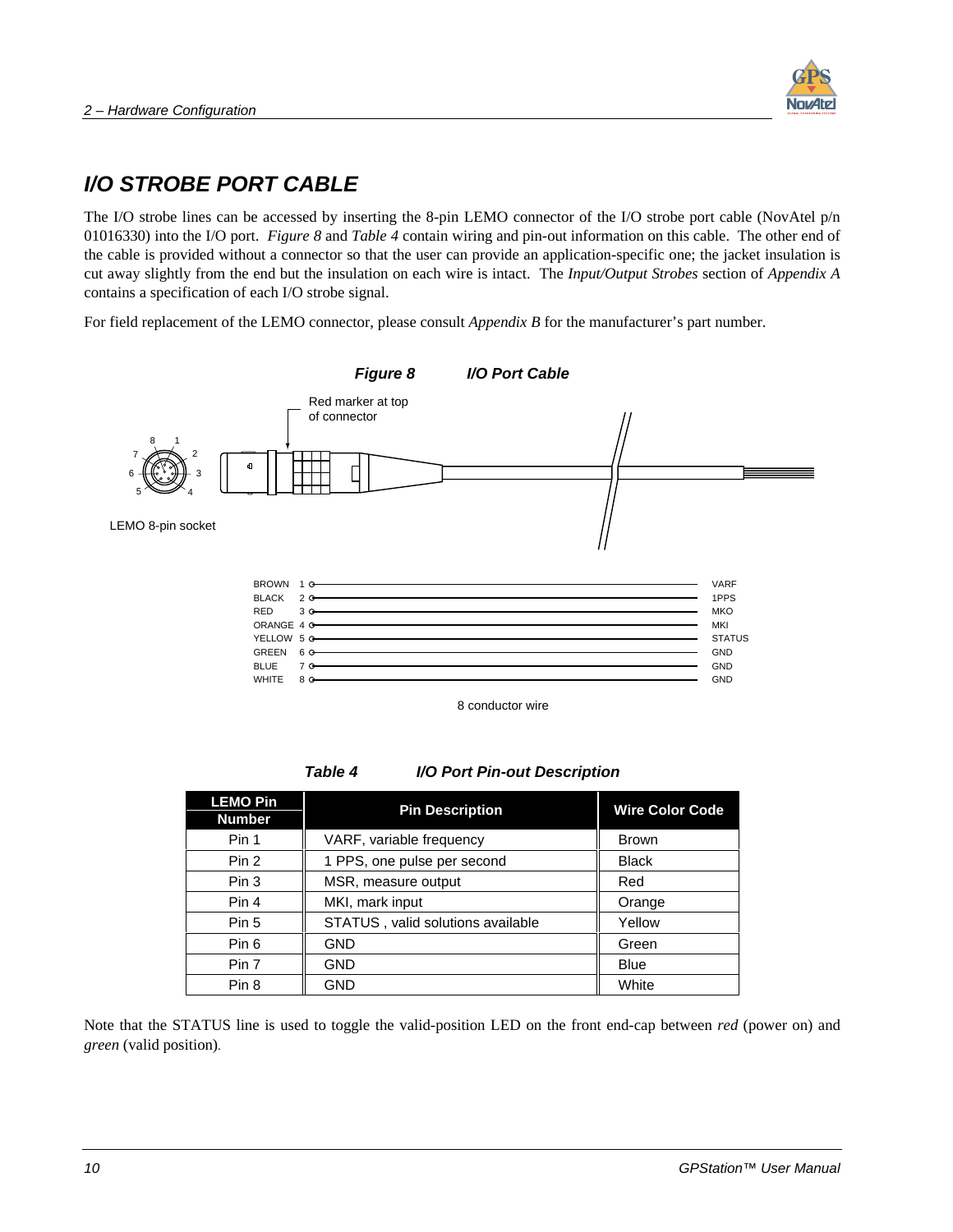

### **USER-SUPPLIED RADIO OR MODEM**

When using the GPStation as a DGPS base station, it needs to be connected to user-supplied equipment that will propagate the differential corrections to remote stations. Whether this equipment is a modem that sends the corrections over telecommunication channels, or radio transmitting equipment that sends the corrections through an atmospheric path, the only requirement is that it have an RS-232C serial data interface through which data can be exchanged with either the COM1 or COM2 port of the GPStation.

NOTE: When using radio transmitting equipment, please ensure that you comply with all applicable government regulations (such as obtaining a license, and obtaining approval before operating a transmitter or setting up an antenna near an airport).

When using a radio transmitter to disseminate the differential corrections, keep in mind that its maximum "line-of-sight" range will primarily be influenced by the effective radiated power (determined, in turn, by the transmitter's power output, the gain of its antenna, and any losses in the transmitting subsystem), the height of the transmitting antenna, and the height of the receiving antenna. The documentation supplied with the radio equipment should contain the information needed to design an effective radio network.

## **OVEN-CONTROLLED CRYSTAL OSCILLATOR (OCXO)**

The built-in, high-stability OCXO enables the GPStation to generate highly accurate differential corrections. The *OCXO* section of *Appendix A* summarizes the operating characteristics of this oscillator. It is important to remember that the OCXO requires 3-5 minutes after power-up to stabilize its temperature; differential corrections should not be sent until after this stabilization has occurred. The GPStation power requirements increase when the OCXO heater switches on; see the *Power Requirements* section of *Appendix A.*

NOTE: The accuracy of the OCXO is impaired by vibration and shock, so it is essential that the GPStation be at rest on a stable and secure surface during operation. The GPStation has rubber feet in order to reduce the effect of vibration.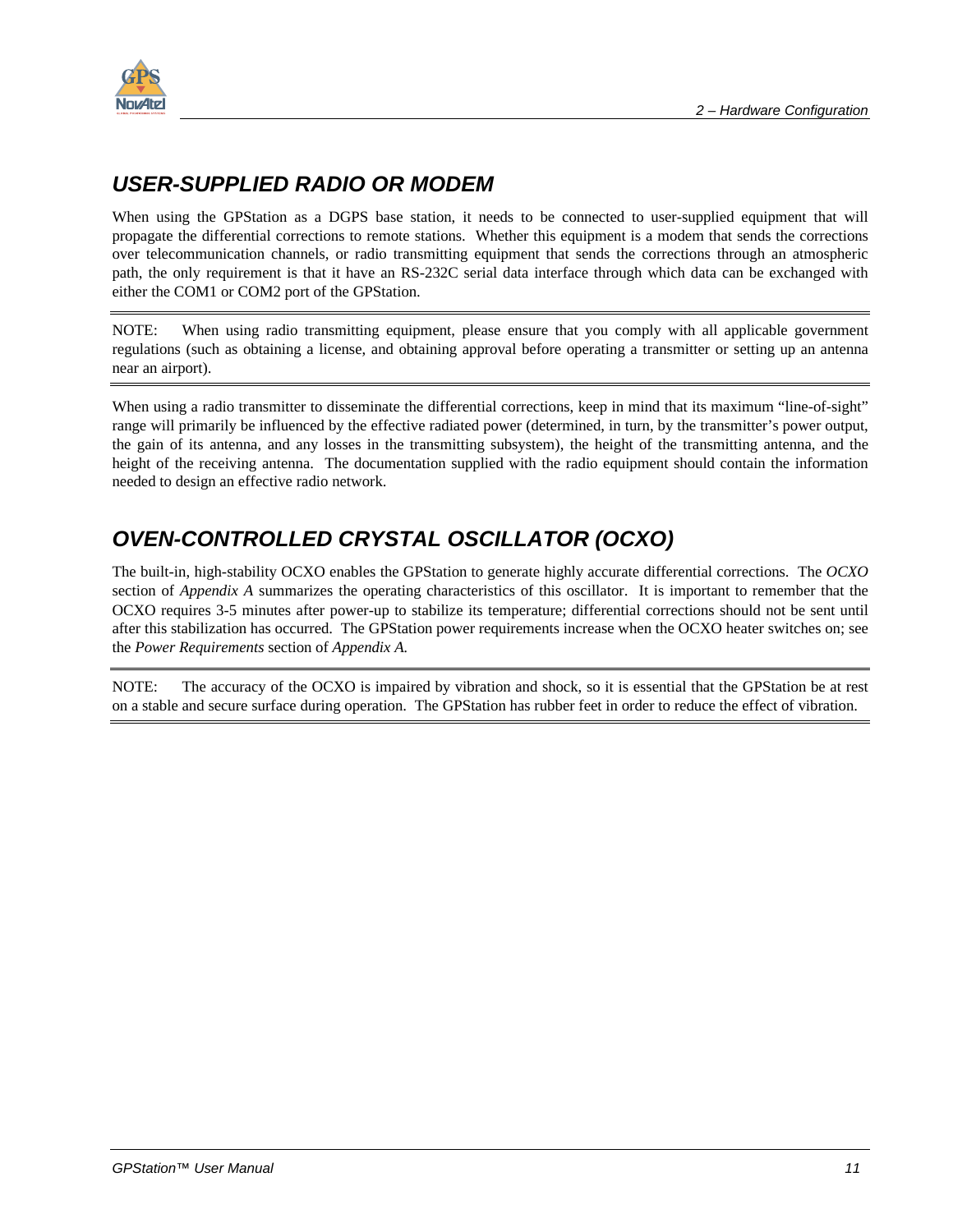

## <span id="page-19-0"></span>**3 OPERATION**

Before using the GPStation for the first time, ensure that you have set up your system as recommended in *Section 2*. The following instructions are based on a configuration such as that shown in *Figure 9*. It is assumed that a personal computer is used during the initial operation and testing for greater ease and versatility. Furthermore, it should be understood that communication between the GPStation and a computer is achieved by virtue of the GPS firmware which resides within the GPStation.



#### **Figure 9 Typical Operational Configuration**

#### **OCXO WARM-UP**

Each time the GPStation is powered up, allow 3-5 minutes for temperature stabilization of the OCXO to occur before beginning base-station transmissions. This will ensure that the differential corrections sent to remote stations are of the highest accuracy.

### **COMMUNICATIONS WITH THE GPSTATION**

Communication with the GPStation is straightforward, and consists of issuing commands through the COM1 or COM2 port from an external serial communications device. This could be either a terminal or an IBM-compatible PC that is directly connected to a GPStation serial port using a null-modem cable. Further information on the GPSCard commands and logs can be found in the *GPSCard Command Descriptions Manual*.

#### **SERIAL PORT DEFAULT SETTINGS**

For communication to occur, both the GPStation and the PC or terminal have to be configured properly. The GPStation's default port settings are as follows:

• RS232C protocol, 9600 bits per second, no parity, 8 data bits, 1 stop bit, no handshaking, echo off

Changing the default settings requires the use of the *COMn* command, which is described in the *GPSCard Command Descriptions Manual*. It is recommended that the user become thoroughly familiar with the commands and logs to ensure maximum utilization of the GPStation's capabilities.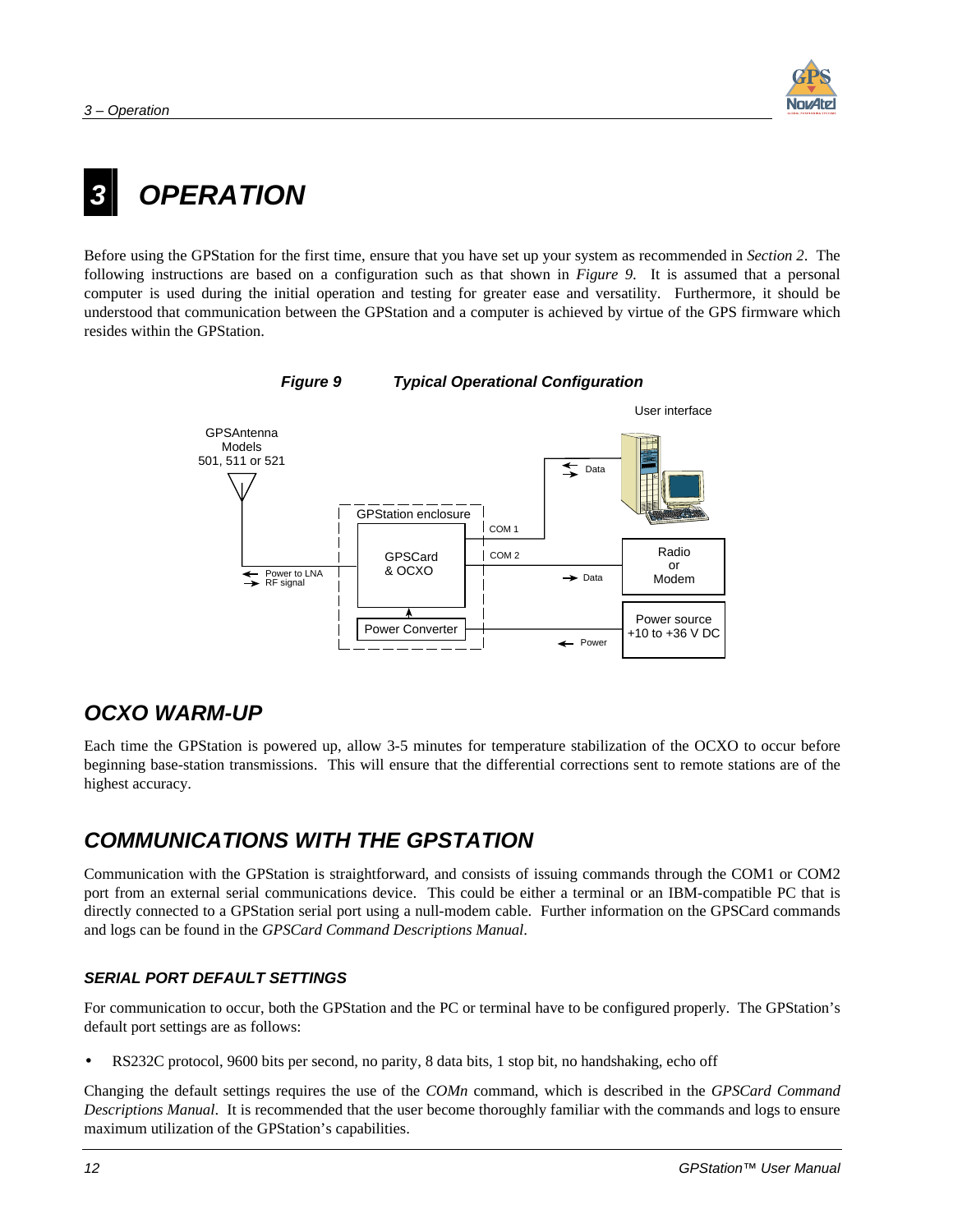

**NOTE:** Although the GPStation can operate at bit rates as low as 300 bps, this may not always be desirable. For example, if several data logs are active (i.e. a significant amount of information needs to be transmitted every second) but the bit rate is set too low, data will overflow the serial port buffers and cause an error condition in the receiver status.

#### **COMMUNICATING USING A REMOTE TERMINAL**

One method of communicating with the GPStation is through a remote terminal. The GPStation has been pre-wired to allow proper RS232C interface with a data terminal. To communicate with the terminal, the GPStation only requires the RX, TX, and GND lines to be used; handshaking is not required, although it can optionally be used. Ensure that the terminal's communications set-up matches the GPStation RS232C protocol.

#### **COMMUNICATING USING A PERSONAL COMPUTER**

An IBM-compatible PC can be set up to emulate a remote terminal as well as provide the added flexibility of creating multiple-command batch files and data logging storage files. Any standard communications software package that emulates a terminal can be used to establish bi-directional communications with the GPStation.

One can create command batch files using any text editor; these can then be directed to the serial port that is connected to the GPStation using a communications software package. This is discussed in greater detail later in this chapter.

#### **GETTING STARTED**

Included with your GPStation are NovAtel's *WinSat* and *Convert* programs, together with a user manual for them. *WinSat* is a Windows-based graphical user interface which allows one to interact with the GPStation without struggling with communications protocol or writing special software. *WinSat* automatically recognizes the model of GPStation being used and adjusts the displays accordingly. *Figure 10* shows a sample *WinSat* screen. *Convert* is a Windows-based utility that allows you to convert between file formats, and strips unwanted records for data file compilation.



**Figure 10 Sample WinSat Screen**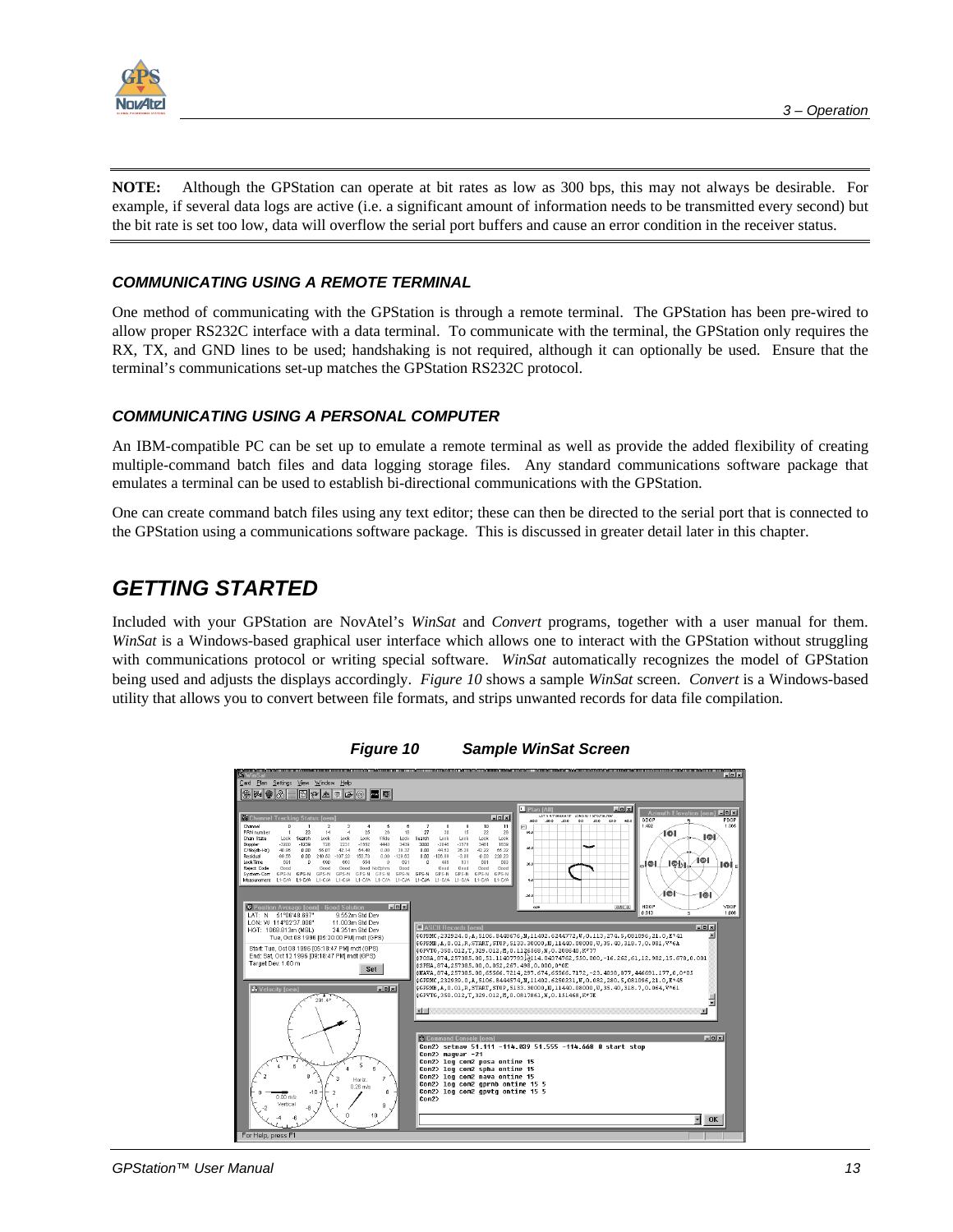

*WinSat* is provided to facilitate the user's interaction with the GPStation. However, it certainly is possible to communicate with the GPStation through DOS or a Windows-based communications program; this is discussed in greater detail later in this section.

#### **BOOT-UP**

The GPStation's software resides in read-only memory. As such, the unit "self-boots" upon power-up and undergoes a complete self-test. If an error condition is detected during a self-test, the self-test status would change; this self-test status information can be viewed in the RGEA/B/C and RVSA/B data output logs (please refer to the *GPSCard Command Descriptions Manual*). If a persistent error develops, please contact NovAtel Customer Service.

When the GPStation is first powered up, no activity information is transmitted from the COM ports except for the port prompt; the screen on an external data communications device will display one of these two messages:

 **Com1>** *if connected to COM1 port*,

or

 **Com2>** *if connected to COM2 port* 

Either prompt indicates that the GPStation is ready and waiting for command input.

Commands are typed at the interfacing terminal's keyboard, and sent after pressing the terminal's *Return* or *Enter* key.

**NOTE**: Most valid commands do not echo a response to a command input; the indication that they have been accepted is a return of the port prompt from the GPStation. VERSION, HELP and ? are the only commands that provide a data response other than the port prompt.

#### *Example:*

An example of no echo response to an input command is the FIX HEIGHT command. It can be entered as follows:

```
COM2>fix height 550 [Return] 
COM2>
```
The above example illustrates command input to the GPStation COM 2 port which sets the GPStation antenna height as fixed to 550 m above sea level and causes position solutions to be constrained as 2D with height fixed. However, your only confirmation that the command was actually accepted is the return of the **COM2>** prompt.

If a command is incorrectly entered, the GPStation will respond with "Invalid Command Name" (or a more detailed error message) followed by the port prompt.

After initial boot up, you may find the following logs useful for observing the GPStation activities. While *WinSat* is the easiest way to do this, you can also use DOS or a Windows-based communications program; examples of both are provided below.

- Use the RCCA log to list the default command settings. After the GPStation has been operational for a while, the RCCA log will be useful for indicating status of all current command settings. Displaying the RCCA log after a RESET will show the saved configuration (see the description of the SAVECONFIG command for more information).
- Use the ETSA log to monitor the channel tracking status.
- Use the SATA log to observe the satellite specific data.
- Use the POSA log to observe the current computed position solutions.
- Use the DOPA log to monitor the dilution of precision of the current satellite constellation.
- Use the RVSA log to monitor the receiver status.
- Use the HELP command to list all available commands.
- Use the HELP LOG command to list all available logs.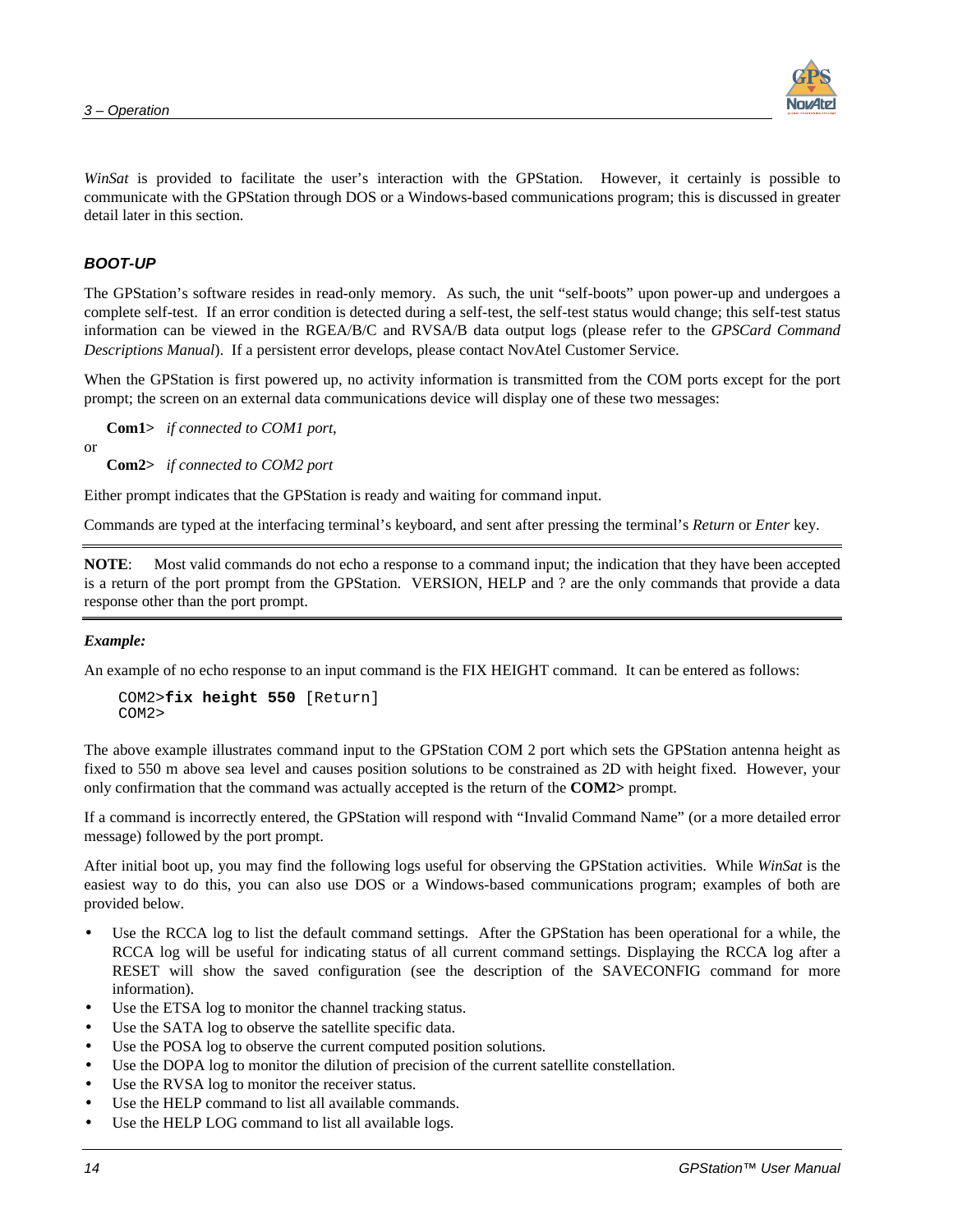

Refer to the *Command Descriptions Manual* for procedures and explanations related to data logging.

#### **DOS**

One way to initiate multiple commands and logging from the GPStation is to create DOS boot-up command files relating to specific functions. This will save time when you want to duplicate test situations and minimize set-up time. Any convenient text editor can be used to create command text files.

#### *Example:*

For this example, consider a situation where a PC's appropriately-configured COM1 port is connected to the GPStation's COM1 port, and where a remote terminal is connected to the GPStation's COM2 port. The PC user wishes to monitor the GPStation's activity; the following command file could be used to do this.

1. Open a text editor on the PC and type in the following command sequences:

```
log com2 sata ontime 15 
log com2 etsa ontime 15 
log com2 rvsa ontime 60 5 
log com2 posa ontime 15 
log com2 dopa ontime 15
```
- 2. Save this with a convenient file name (e.g.  $C:\GPS\mid BOOT1.TXT$ ) and exit the text editor.
- 3. Use the DOS *copy* command to direct the contents of the BOOT1.TXT file to the PC's COM1 port:

```
C:\GPS>copy boot1.txt com1
1 files(s) copied 
C:\GPS>
```
4. The GPStation is now initialized with the contents of the BOOT1.TXT command file, and logging is directed from the GPStation's COM2 port to the remote terminal.

#### **WINDOWS 3.1 OR HIGHER**

As any text editor or communications program can be used for these purposes, the use of Windows 95 is described only as an illustration. The following example shows how the Windows 95 accessory programs *Notepad* and *HyperTerminal* can be used to create a hypothetical waypoint navigation boot-file on a PC, and send it to the GPStation. It is assumed that the PC's serial port COM1 is connected to the GPStation's COM1 port, and that a remote terminal is connected to the GPStation's COM2 port.

#### *Example:*

1. Open *Notepad* and type in the following command text:

```
setnav 51.111 -114.039 51.555 -114.666 0 start stop 
magvar -21 
log com1 posa ontime 15 
log com1 spha ontime 15 
log com1 nava ontime 15 
log com2 gprmb ontime 15 5 
log com2 gpvtg ontime 15 5 
log com2 rcca ontime 60
```
2. Save this with a convenient file name (e.g. C:\GPS\BOOTNAV1.TXT) and exit *Notepad*.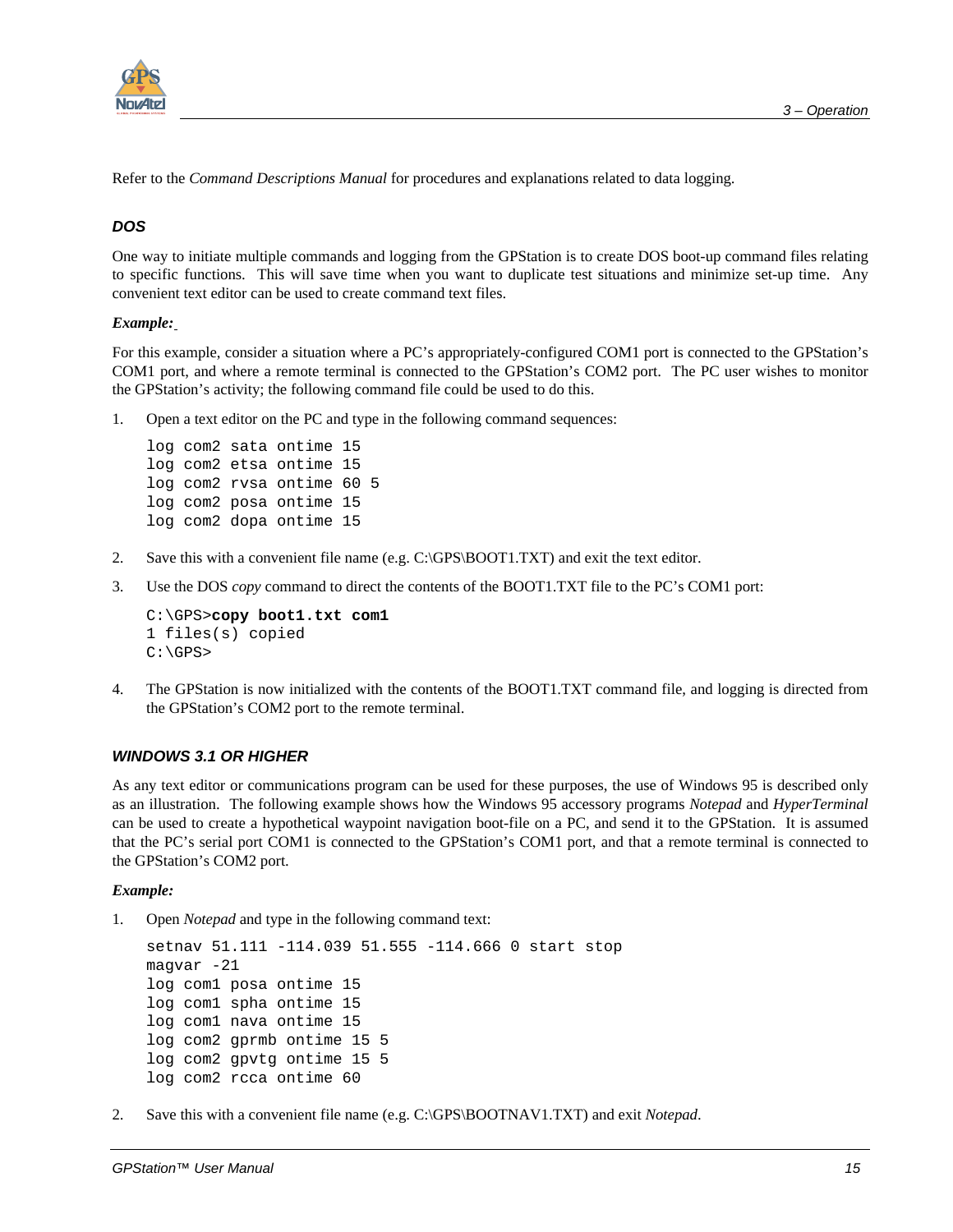

- 3. Ensure that the *HyperTerminal* settings are correctly set up to agree with the GPStation communications protocol; these settings can be saved (e.g. C:\GPS\OEMSETUP.HT) for use in future sessions. You may wish to use XON / XOFF handshaking to prevent loss of data.
- 4. From the *Transfer* menu, use the *Send text file* selection to locate this file to be sent to the GPStation. Once you double-click on the file or select *Open*, then *HyperTerminal* will send the file to the GPStation.

The above example initializes the GPStation with origin and destination waypoint coordinates and sets the magnetic variation correction to -21 degrees. The POSA, SPHA, and NAVA logs have been set to output from the GPStation COM1 port at intervals of once every 15 seconds, whereas the GPRMB and GPVTG NMEA logs have been set to be logged out of the GPStation COM2 port at intervals of 15 seconds and offset by five seconds. The RCCA log has been set to output every 60 seconds from the GPStation COM2 port.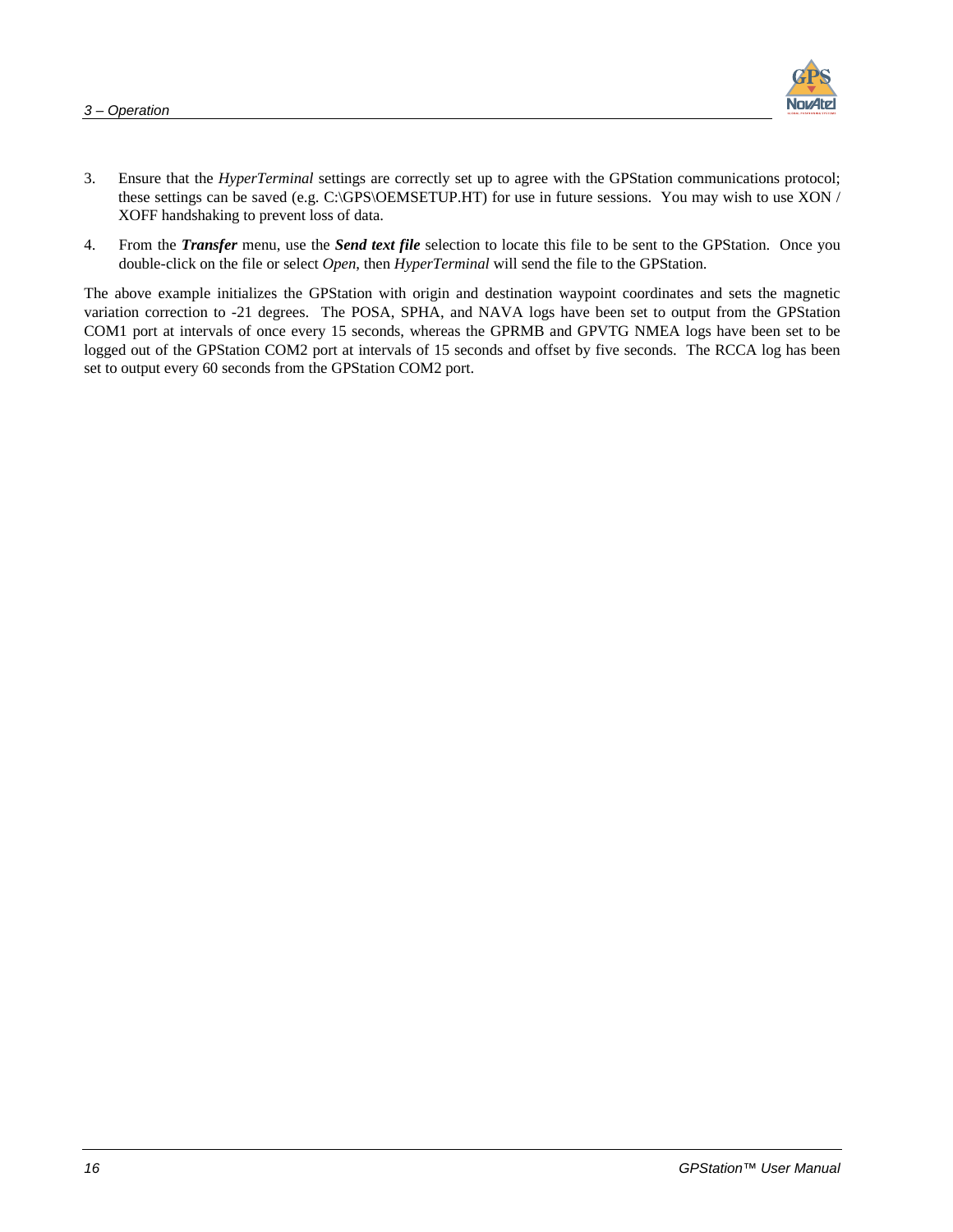<span id="page-24-0"></span>

## **4 FIRMWARE UPGRADES & UPDATES**

The GPStation stores its program firmware in non-volatile memory, which allows the user to perform firmware upgrades and updates without having to return the GPStation to the factory. New firmware can be downloaded to the GPStation through a serial port, and the unit will immediately be ready for operation at a higher level of performance.

The first step in upgrading your receiver is to contact NovAtel GPS Customer Service via any of the methods described in the *Customer Service* section at the beginning of this manual. A Customer Service Representative will assist you in selecting the best upgrade option that suits your specific GPS needs.

When you call, be sure to have available your GPStation model number, serial number, and program revision level. This information is printed on the original shipping box as well as on the back side of the GPStation itself. You can also verify the information by issuing the VERSION command at the port prompt.

After establishing which new model/revision level would best suit your needs, and having described the terms and conditions, Customer Service will issue to you an authorization code (*auth-code*). The auth-code is required to unlock the new features according to your authorized upgrade/update model type.

There are two procedures to choose from, depending on the type of upgrade/update you require:

- 1. If you are *upgrading* to a higher performance model at the same firmware revision level (e.g. upgrading from a GPSTN Rev. 3.42, to a GPSTNM Rev. 3.42), you can use the \$AUTH special command.
- 2. If you are *updating* to a higher firmware revision level of the same model (e.g. updating a GPSTN Rev. 3.42 to a higher revision level of the same model), you will need to download new program firmware to the GPStation using the *Loader* utility program. As the *Loader* and update programs are generally provided in a compressed file format, you will also be given a file decompression password. The *Loader* and update files can be found on NovAtel's BBS or FTP site, or can be sent to you on floppy disk or by e-mail.

Customer Service will provide you with all the information which you require to update or upgrade your receiver.

### **UPGRADING USING THE \$AUTH COMMAND**

The \$AUTH command is a special input command which authorizes the enabling or unlocking of the various model features. Use this command when upgrading to a higher performance GPStation model available within the same revision level as your current model (e.g., upgrading from a GPSTN Rev. 3.42, to a GPSTNM Rev. 3.42). This command will only function in conjunction with an auth-code assigned by GPS Customer Service.

The upgrade can be performed directly from *WinSat*'s Command Line Screen, or from any other communications program. The procedure is as follows:

- 1) Power-up the GPStation and establish communications over a serial port (see *Section 3, Operation*)
- 2) Issue the VERSION command to verify the current firmware model number, revision level, and serial number.
- 3) Issue the \$AUTH command, followed by the auth-code and model type. The syntax is as follows:

Syntax:

\$auth *auth-code*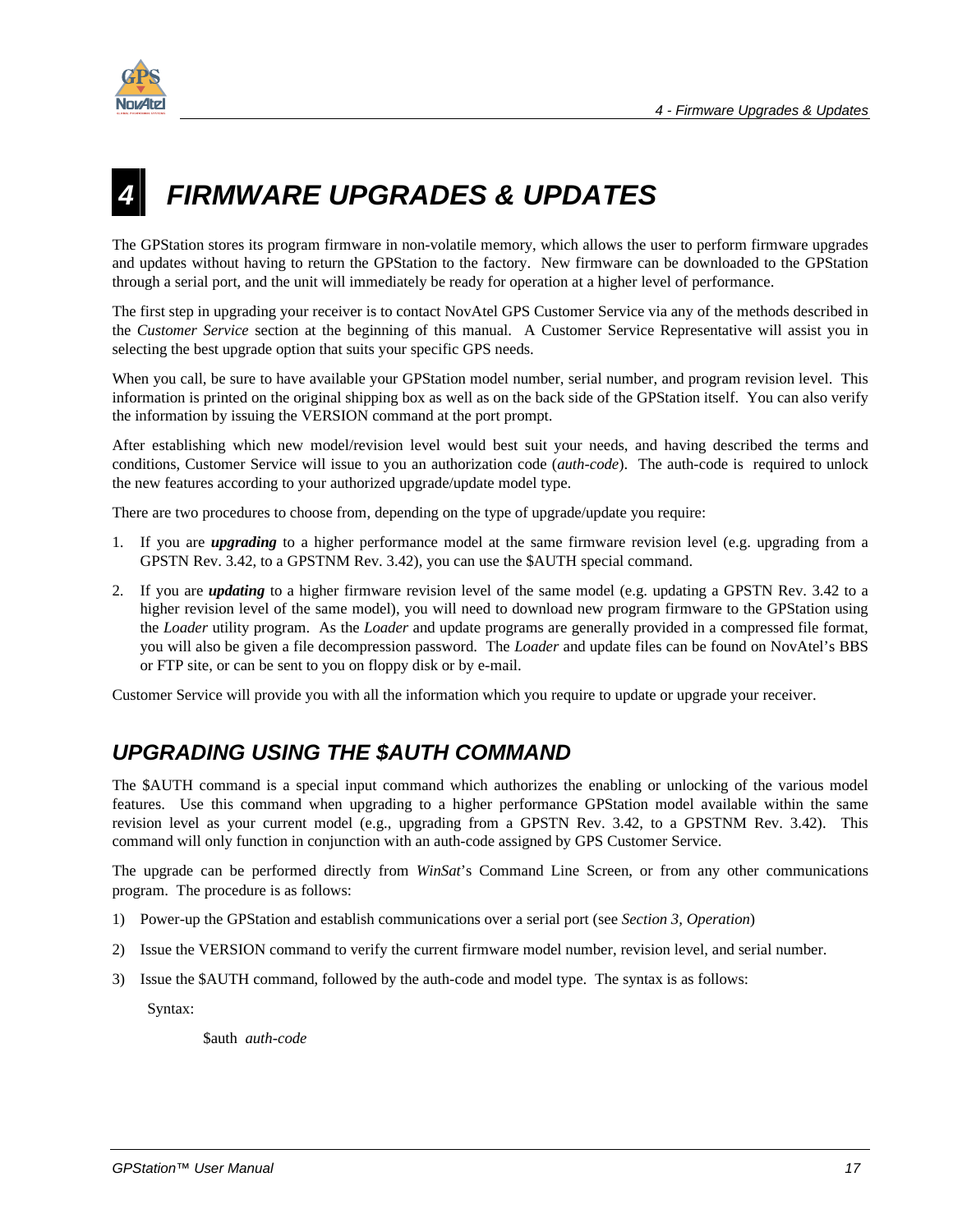

| Sauth     | is a special command which allows program model upgrades                                |
|-----------|-----------------------------------------------------------------------------------------|
| auth-code | is the upgrade authorization code, expressed as $hhhh,hhhh,hhhh,hhhh,model\#$ where the |
|           | h characters are an ASCII hexadecimal code, and the <i>model#</i> would be ASCII text   |
|           |                                                                                         |

Example:

\$auth 17cb,29af,3d74,01ec,fd34,gpstnm

Once the \$AUTH command has been executed, the GPStation will reboot itself. Issuing the VERSION command will confirm the new upgrade model type and version number.

#### **UPDATING USING THE "LOADER" UTILITY**

*Loader* is required (instead of the \$AUTH command) when updating previously released firmware with a newer version of program and model firmware (e.g., updating a GPSTN Rev. 3.42 to a higher revision level of the same model). *Loader* is a DOS utility program designed to facilitate program and model updates. Once *Loader* is installed and running, it will allow you to select a host PC serial port, bit rate, directory path, and file name of the new program firmware to be downloaded to the GPStation.

#### **DOWNLOADING FIRMWARE FILES**

To proceed with your program update, you must first acquire the latest firmware revision. You will need a file with a name such as OEMXYZ.EXE (where XYZ is the firmware revision level). This file is available from NovAtel's GPS Bulletin Board (403-295-4206) or FTP site (ftp.novatel.ca), or via e-mail (gps@novatel.ca). If downloading is not possible, the file can be mailed to you on floppy disk.

You will need at least 1 MB of available space on your hard drive. For convenience, you may wish to copy this file to a GPS sub-directory (e.g., C:\GPS\LOADER).

The file is available in a compressed format with password protection; Customer Service will provide you with the required password. After copying the file to your computer, it must be decompressed. The syntax for decompression is as follows:

Syntax:

[*filename*] -s[*password*]

where

| filename | is the name of the compressed file (but not including the .EXE extension) |
|----------|---------------------------------------------------------------------------|
| $-S$     | is the password command switch                                            |
| password | is the password required to allow decompression                           |

Example:

oem342 -s12345678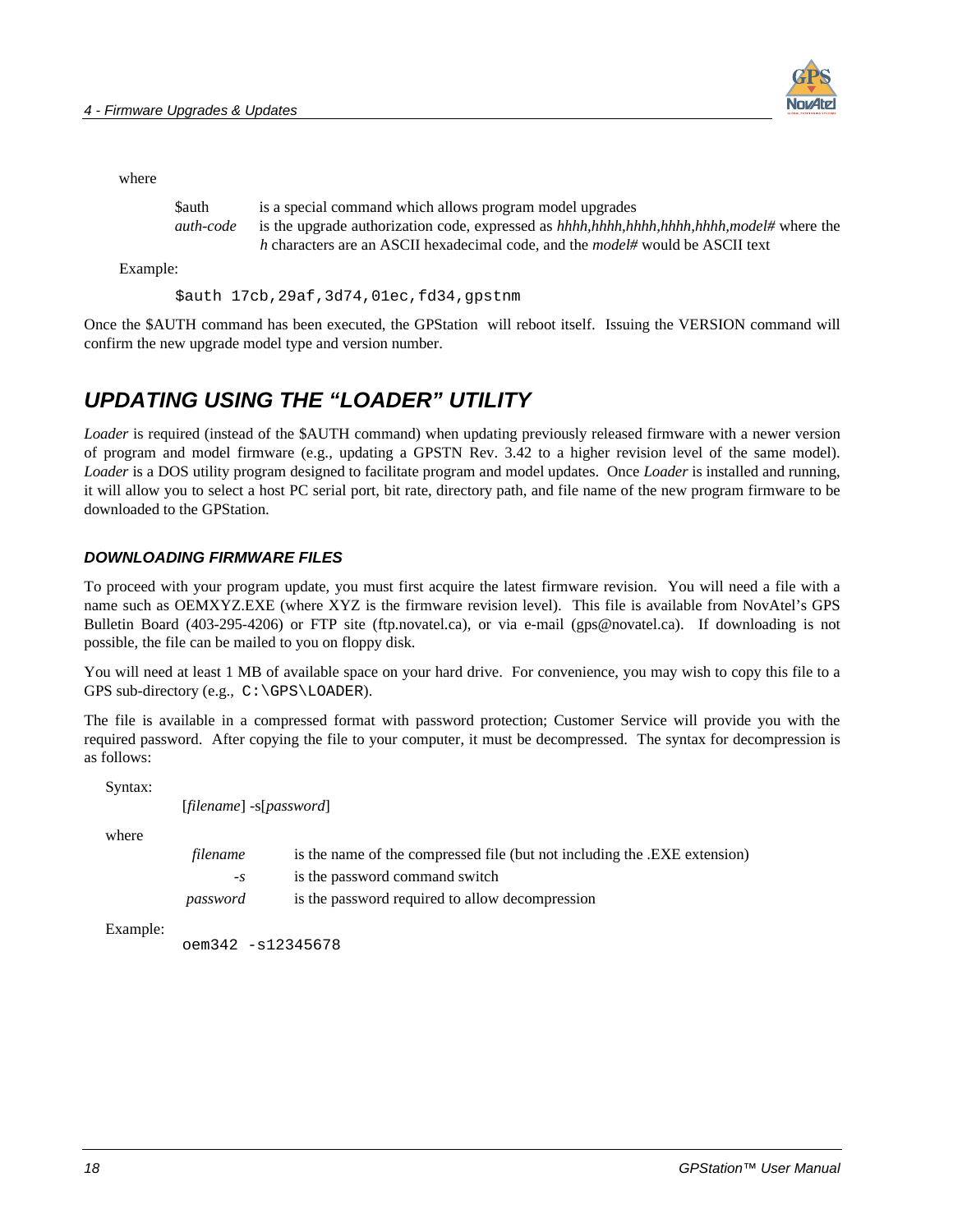

The self-extracting archive will then generate the following files:

- LOADER.EXE *Loader* utility program
- LOADER.TXT Instructions on how to use the *Loader* utility
- $XYZ.BIN$  Firmware version update file, where  $XYZ = program$  version level (e.g. 342.BIN)

#### **USING THE LOADER UTILITY**

The *Loader* utility can operate from any DOS directory or drive on your PC. The program is comprised of three parts: *Program Card* (authorization procedure), *Setup* (communications configuration) and *Terminal* (terminal emulator). The main screen is shown in *Figure 11.* 



If you are running *Loader* for the first time, be sure to access the *Setup* menu (step 3 below) before proceeding to *Program Card* (step 4 below); otherwise, you can go directly from step 2 below to step 4. The procedure is as follows:

- 1. Turn off power to the GPStation.
- 2. Start the *Loader* program.
- 3. From the main menu screen, select **Setup** to configure the serial port over which communication will occur (default: COM1) , and the data transfer rates for both programming (default: 115 200 bits per second) and terminal emulation (default: 9600 bps). To minimize the time required, select the highest serial bit rate your PC can reliably support. *Loader* will verify and save your selections in a file named LOADER.SET, and return to the main menu screen.
- 4. From the main screen, select **Program Card**.
- 5. Select the disk drive (e.g., A, B, C, D) in which the update file (e.g. 342.BIN) is located. Select the path where the update program file is located (e.g., C:\GPS\LOADER); the directory from which you started *Loader* is the default path. Select the required update file (e.g. 342. BIN).
- 6. At the prompt, enter your update auth-code (e.g. 17b2,32df,6ba0,92b5,e5b9,gpstnm).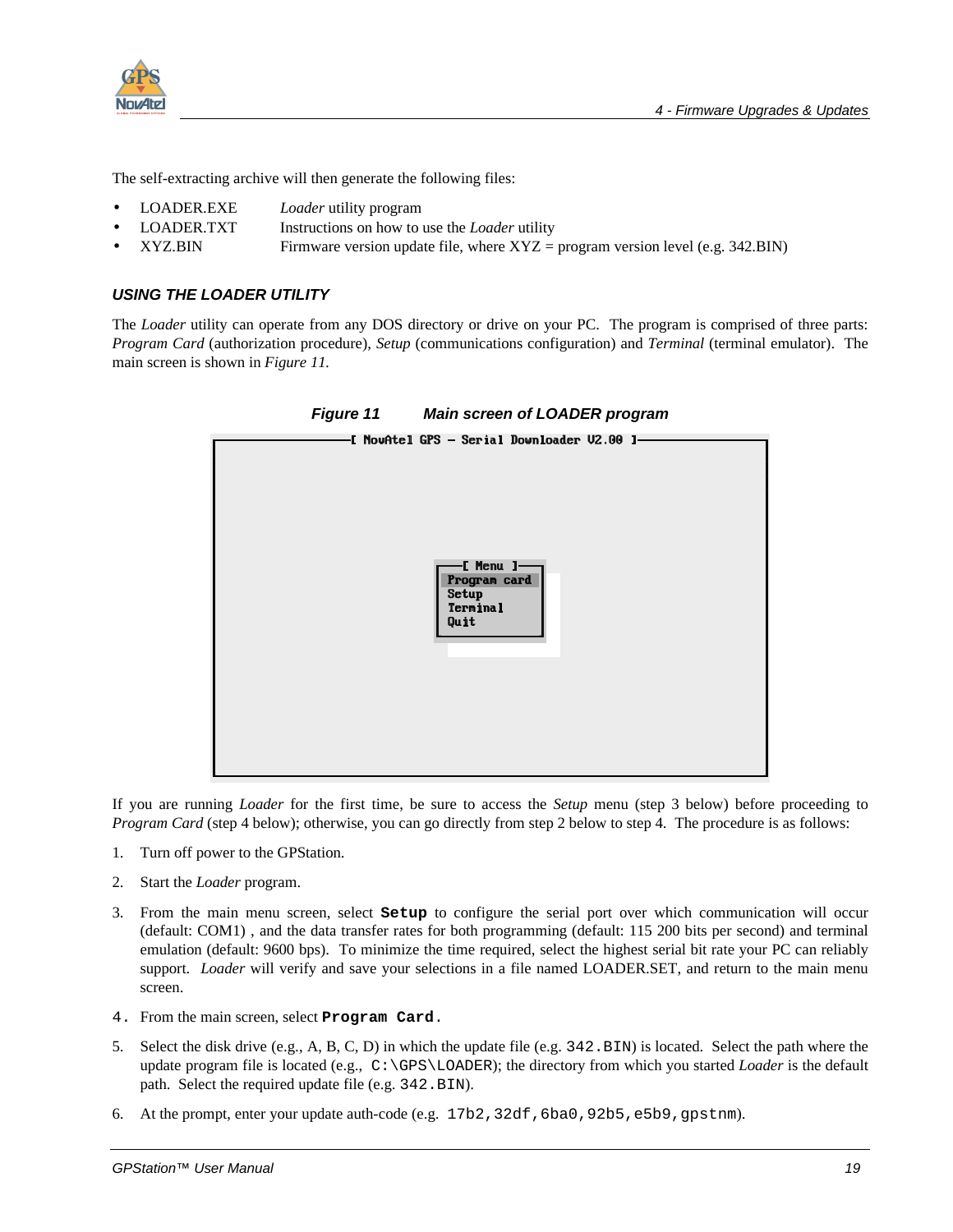

- 7. When prompted by the program, turn on power to the GPStation. *Loader* will automatically establish communications with the GPStation. The time required to transfer the new program data will depend on the bit rate which was selected earlier.
- 8. When the download is complete, use the terminal emulator in *Loader (*select **Terminal***)*, or any other one, to issue the VERSION command; this will verify your new program version number. When using the terminal emulator in *Loader*, a prompt does not initially appear; you need to enter the command first, which then produces a response, after which a prompt will appear.
- 9. Exit *Loader* (select **Quit**).

This completes the procedure required for field-updating a GPStation.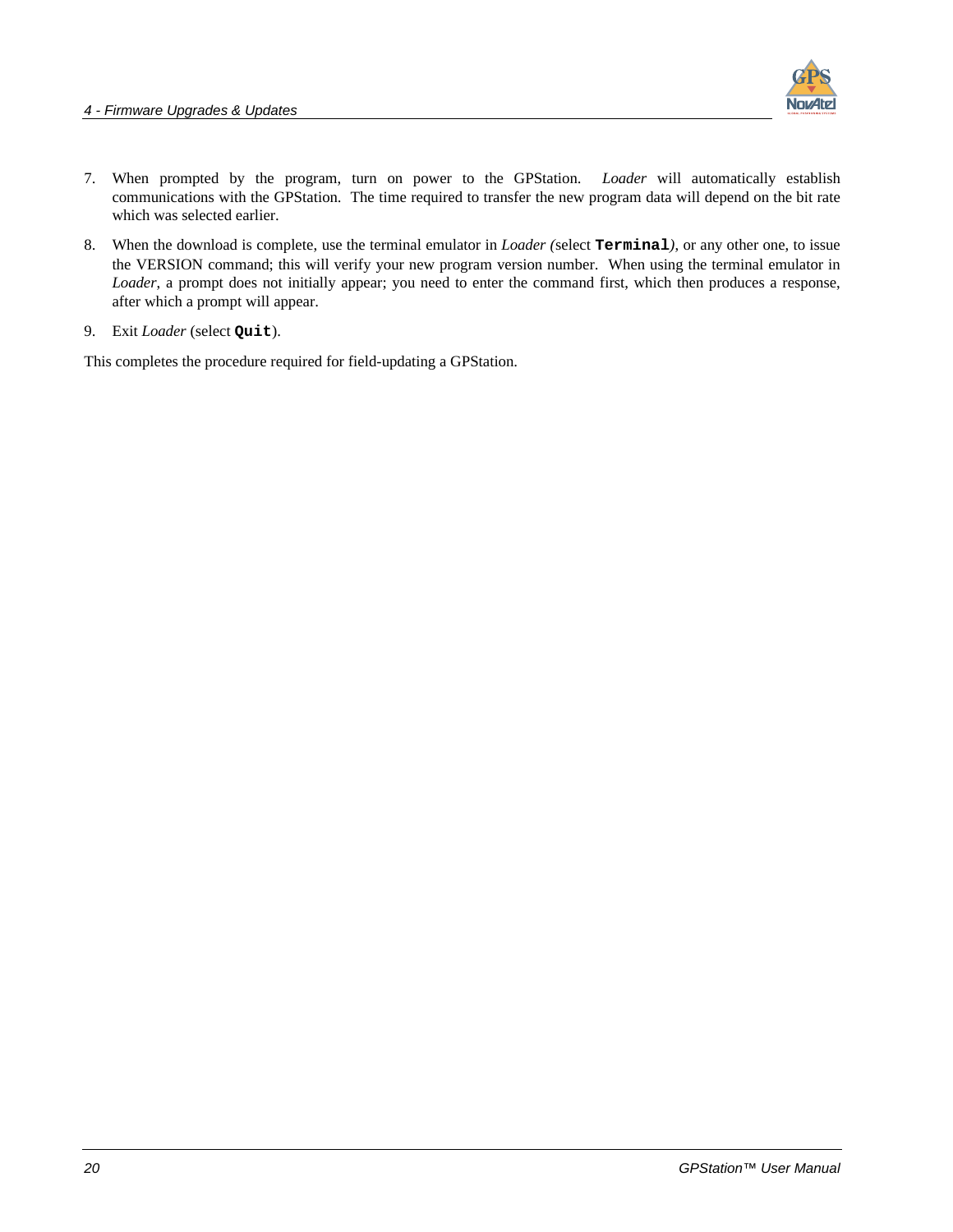<span id="page-28-0"></span>

## **TECHNICAL SPECIFICATIONS**

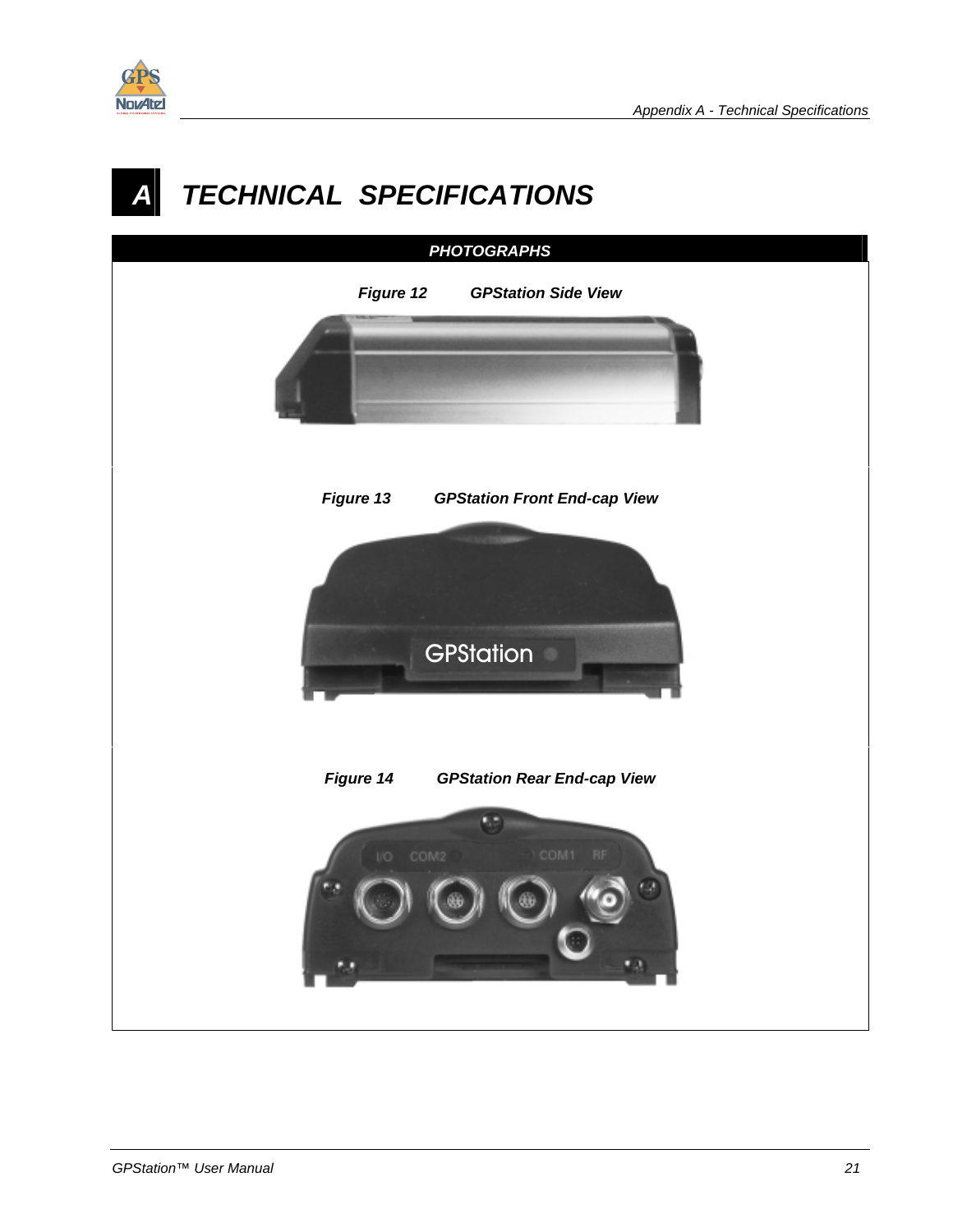

|                                                                    | <b>PHYSICAL</b>                                                                                                                                                                                                     |  |  |
|--------------------------------------------------------------------|---------------------------------------------------------------------------------------------------------------------------------------------------------------------------------------------------------------------|--|--|
| Size:                                                              | 320 mm x 130 mm x 60 mm                                                                                                                                                                                             |  |  |
| Weight:                                                            | $1.5$ kg                                                                                                                                                                                                            |  |  |
|                                                                    | <b>ENVIRONMENTAL</b>                                                                                                                                                                                                |  |  |
| $-25^\circ$ C to $+40^\circ$ C<br><b>Operating Temperature</b>     |                                                                                                                                                                                                                     |  |  |
| <b>Storage Temperature</b><br>-40 $^{\circ}$ C to +85 $^{\circ}$ C |                                                                                                                                                                                                                     |  |  |
| <b>Resistance Characteristics</b><br>Dust tight, water tight       |                                                                                                                                                                                                                     |  |  |
| <b>Altitude</b>                                                    | 5000 m (may operate above this altitude in a controlled environment, however, is<br>not certified as such)                                                                                                          |  |  |
| <b>Humidity</b>                                                    | 95% non-condensing                                                                                                                                                                                                  |  |  |
|                                                                    | <b>VIBRATION</b>                                                                                                                                                                                                    |  |  |
|                                                                    | The GPStation is not rated for vibration because of its effect on the OCXO.                                                                                                                                         |  |  |
|                                                                    | <b>ACCELERATION (DYNAMICS)</b>                                                                                                                                                                                      |  |  |
| <b>Acceleration</b>                                                | 4 g maximum (sustained tracking)                                                                                                                                                                                    |  |  |
|                                                                    | <b>POWER REQUIREMENTS</b>                                                                                                                                                                                           |  |  |
| Voltage                                                            | $+10$ to $+36$ V DC                                                                                                                                                                                                 |  |  |
| <b>Power</b>                                                       | 11 W (typical) when OCXO heater off; 16 W when OCXO heater is on                                                                                                                                                    |  |  |
| RF INPUT / LNA POWER OUTPUT                                        |                                                                                                                                                                                                                     |  |  |
|                                                                    |                                                                                                                                                                                                                     |  |  |
| <b>Connector on GPStation</b>                                      | <b>TNC</b> female                                                                                                                                                                                                   |  |  |
| <b>RF Input</b>                                                    | 1575.42 MHz                                                                                                                                                                                                         |  |  |
| <b>Power Output to LNA</b>                                         | 4.0 - 5.0 V DC @ 10 - 25 mA (current limit 35 mA). Note: if the antenna draws<br>current above or below these limits, the self-test status code will be set to zero.<br>Refer to the RVSA log for more information. |  |  |
|                                                                    | OCXO                                                                                                                                                                                                                |  |  |
| <b>Frequency</b>                                                   | 20.473 MHz                                                                                                                                                                                                          |  |  |
| <b>Ageing</b>                                                      | $5 \times 10^{-10}$ per day, 1 x 10 <sup>-7</sup> per year                                                                                                                                                          |  |  |
| <b>Phase Noise</b>                                                 | -80 dBc/Hz<br>1 Hz:                                                                                                                                                                                                 |  |  |
|                                                                    | 10 Hz: - 110 dBc/Hz                                                                                                                                                                                                 |  |  |
|                                                                    | -140 dBc/Hz<br>100 Hz:                                                                                                                                                                                              |  |  |
|                                                                    | 1 kHz: -150 dBc/Hz                                                                                                                                                                                                  |  |  |
|                                                                    | 10 kHz: -155 dBc/Hz                                                                                                                                                                                                 |  |  |
|                                                                    | <b>INPUT/OUTPUT DATA INTERFACE</b>                                                                                                                                                                                  |  |  |
| Dual RS-232C Serial                                                | Bit rates: 300, 1200, 4800, 9600, 19200, 57600, 115200 bps (9600 bps default)                                                                                                                                       |  |  |
| <b>Signals supported</b><br><b>Electrical format</b>               | TX, RX, RTS, CTS, DTR, DSR, DCD<br>EIA RS232C Standard                                                                                                                                                              |  |  |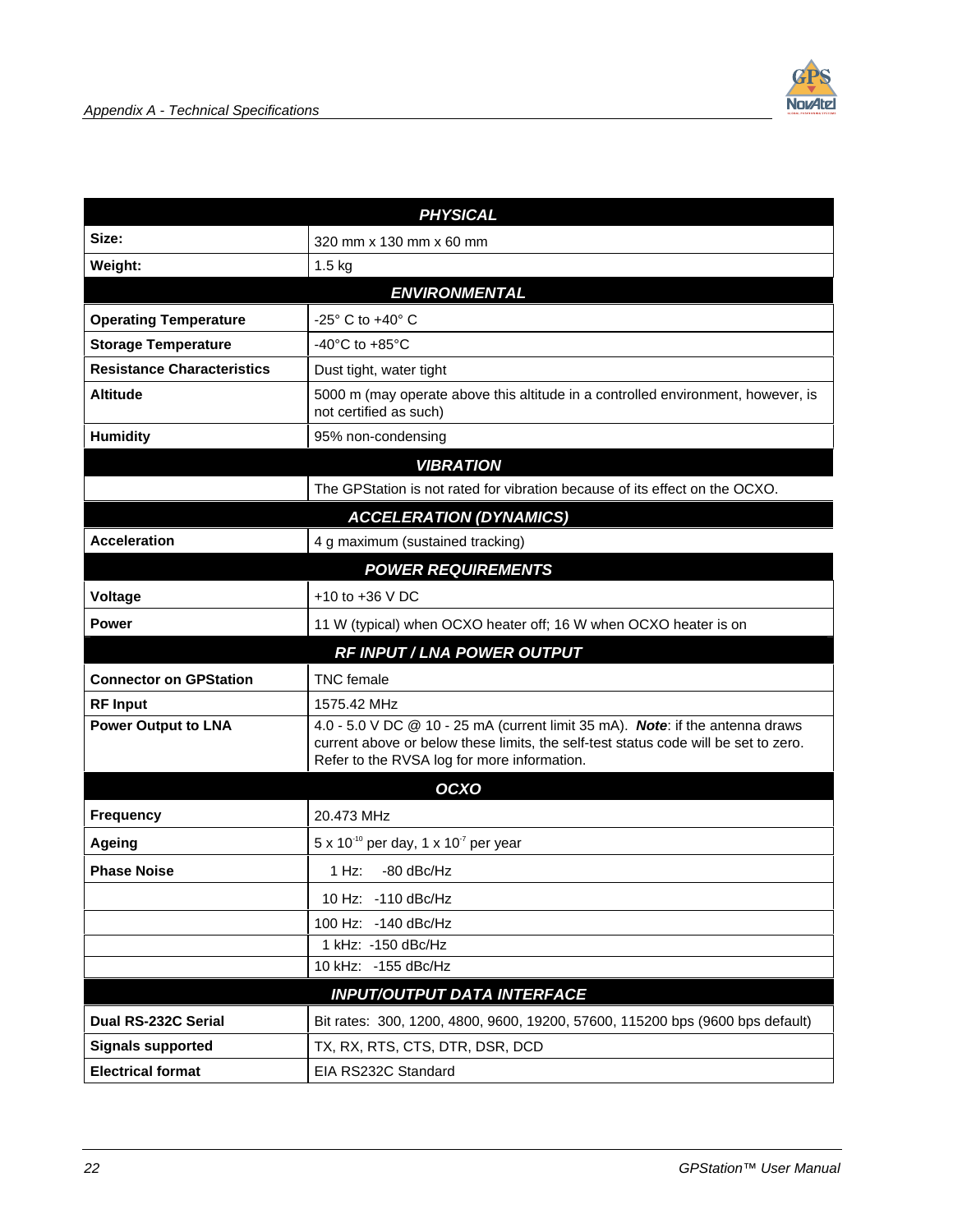

| <b>PERFORMANCE</b> (Subject To GPS System Characteristics)               |                                                                                                                    |  |  |
|--------------------------------------------------------------------------|--------------------------------------------------------------------------------------------------------------------|--|--|
| <b>Frequency</b>                                                         | 1575.42 MHz (L1)                                                                                                   |  |  |
| <b>Codes tracked</b>                                                     | C/A code (SPS)                                                                                                     |  |  |
| <b>Channels</b>                                                          | 12 independent tracking channels                                                                                   |  |  |
| <b>Time to First Fix</b>                                                 | < 70 s typical (cold start: no initial time, almanac or position required) assuming<br>stabilized OCXO temperature |  |  |
| <b>Re-acquisition</b>                                                    | 3 s typical                                                                                                        |  |  |
| <b>Computed Data Update Rate</b>                                         | $\leq$ 10 solutions per second                                                                                     |  |  |
| <b>Measured Data Update Rate</b>                                         | $\leq$ 20 data records per second                                                                                  |  |  |
| Pseudorange                                                              | Stand-alone:                                                                                                       |  |  |
| <b>Position Accuracy</b>                                                 | 15 m CEP (SA off), GDOP $<$ 2                                                                                      |  |  |
| (real-time)                                                              | 40 m CEP (SA on)                                                                                                   |  |  |
|                                                                          | Differential using two R-option Performance Series GPSCards (GDOP<4):                                              |  |  |
|                                                                          | $< 0.75$ m CEP                                                                                                     |  |  |
|                                                                          | < 1.00 m SEP                                                                                                       |  |  |
| <b>Pseudorange Code</b>                                                  | 10 cm RMS, 3 minutes, no multipath, $C/N0 > 44$ dB-Hz                                                              |  |  |
| <b>Measurement Accuracy</b>                                              | 30 cm RMS in multipath environment with choke ring ground plane                                                    |  |  |
| <b>Single Channel Carrier</b>                                            | 2 mm RMS, $C/N_0 > 44$ dB-Hz                                                                                       |  |  |
| <b>Phase Measurement Accuracy</b>                                        | Loop $BW = 15 Hz$                                                                                                  |  |  |
| <b>Differential Channel Carrier</b><br><b>Phase Measurement Accuracy</b> | 0.5 mm RMS, 1 second smoothed, no multipath, $C/NO > 44$ dB-Hz                                                     |  |  |
| <b>Height Measurements</b>                                               | $\leq$ 18,288 m (due to export licensing restrictions)                                                             |  |  |
| <b>Velocity Measurements</b>                                             | $\leq$ 515 m/s (due to export licensing restrictions)                                                              |  |  |
| <b>Velocity Accuracy</b>                                                 | 0.05 m/s (SA off);<br>$0.20$ m/s (SA on)                                                                           |  |  |
| <b>Time Accuracy (relative)</b>                                          | 50 ns (SA off);<br>250 ns (SA on)                                                                                  |  |  |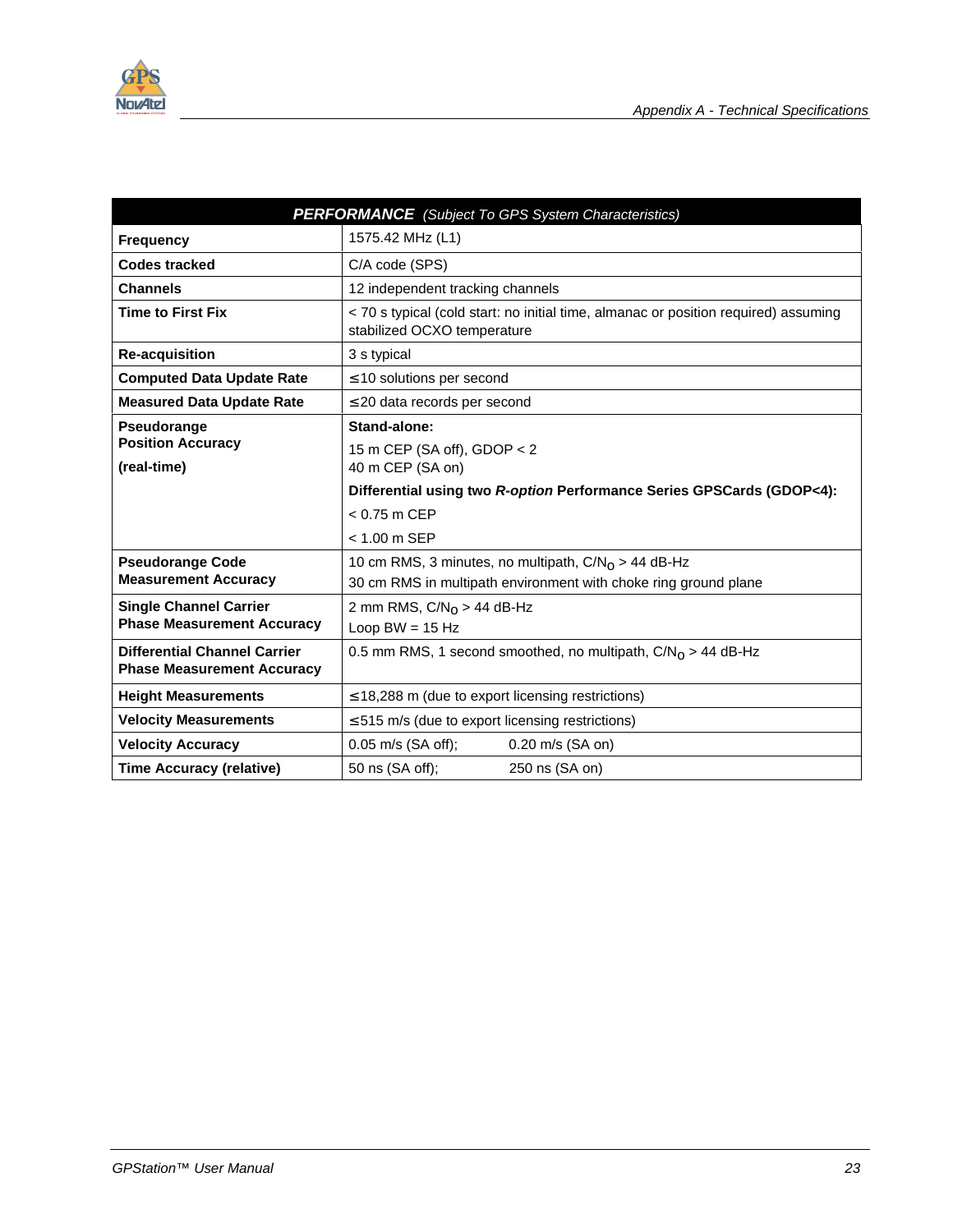|                                                                                                                    |                                                                                                                                                                                                                                                       | <b>INPUT/OUTPUT STROBES</b> |  |
|--------------------------------------------------------------------------------------------------------------------|-------------------------------------------------------------------------------------------------------------------------------------------------------------------------------------------------------------------------------------------------------|-----------------------------|--|
| <b>VARF Output</b>                                                                                                 | A programmable variable frequency output ranging from 156 Hz - 10.23 MHz<br>(refer to FREQUENCY_OUT command), with pulse width = 49 ns. This is a<br>normally high, active low pulse. The time between pulses may vary by as much<br>as 49 ns jitter. |                             |  |
| <b>PPS Output</b>                                                                                                  | A one-pulse-per-second time synchronization output. This is a normally high,<br>active low pulse $(200 \mu s)$ where the falling edge is the reference.                                                                                               |                             |  |
| <b>Measure Output</b>                                                                                              | 20 pulses-per-second output, normally high, active low where the pulse width is<br>200 µs. The falling edge is the receiver measurement strobe.                                                                                                       |                             |  |
| <b>Mark Input</b>                                                                                                  | An input mark (negative pulse $>$ 55 ns), time tags output log data to the time of<br>the falling edge of the mark input pulse (refer to LOG command syntax -<br>ONMARK). This line is TTL or contact-closure compatible.                             |                             |  |
| <b>Status Output</b>                                                                                               | Indicates a valid GPS position solution is available. A high level indicates a valid<br>solution or that the FIX POSITION command has been set.                                                                                                       |                             |  |
| Table 4 contains I/O port pin-out information. The electrical specifications of the strobe signals are as follows: |                                                                                                                                                                                                                                                       |                             |  |
| Output                                                                                                             | Voltage:                                                                                                                                                                                                                                              | <b>Standard TTL levels</b>  |  |
|                                                                                                                    | Sink Current:                                                                                                                                                                                                                                         | 64 mA                       |  |
|                                                                                                                    | Source Current:                                                                                                                                                                                                                                       | 15 mA                       |  |
| Input                                                                                                              | Voltage:                                                                                                                                                                                                                                              | <b>Standard TTL levels</b>  |  |
|                                                                                                                    | Current:                                                                                                                                                                                                                                              | $\leq$ 5 mA                 |  |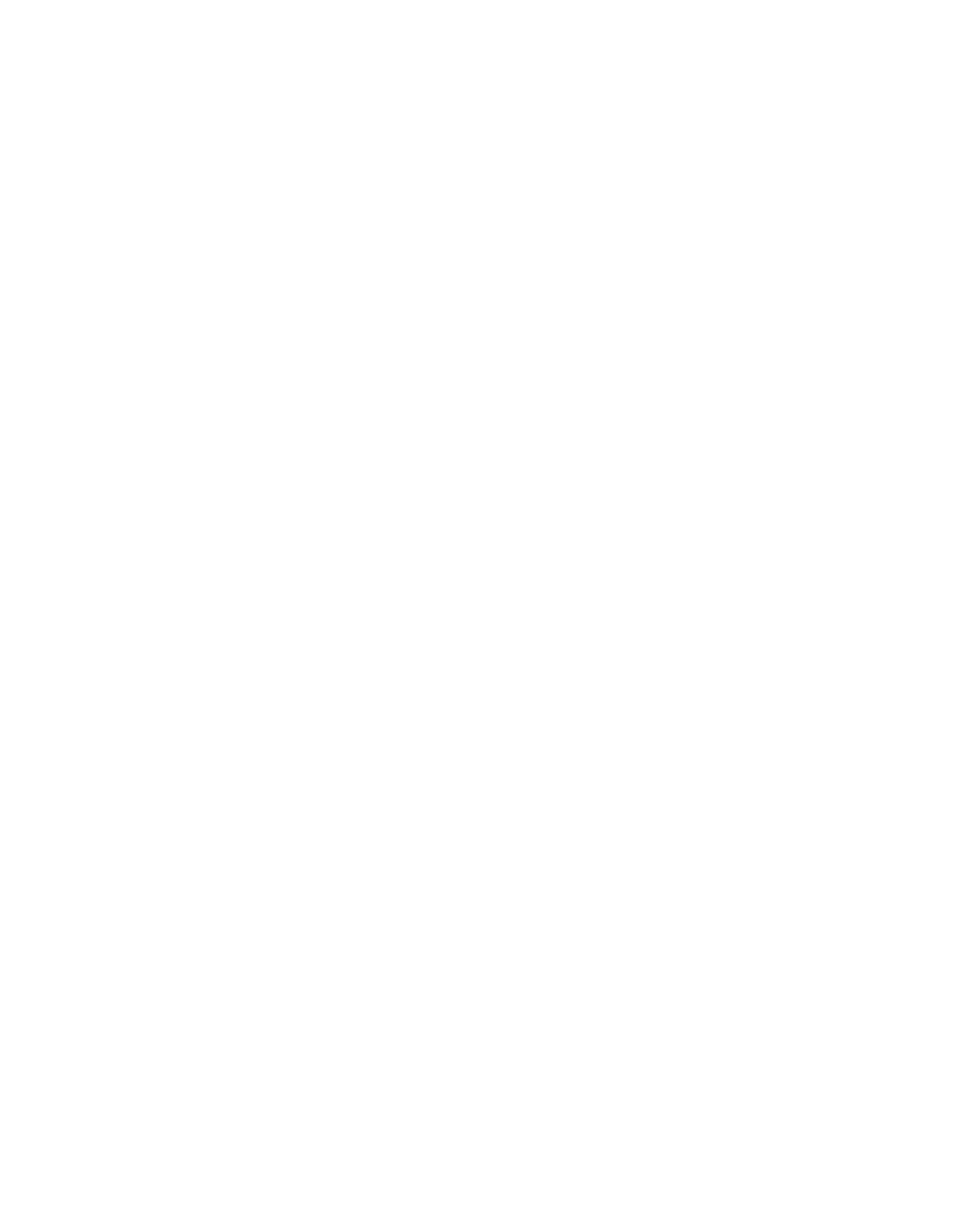

## <span id="page-33-0"></span>**B GPStation REPLACEMENT PARTS**

The following lists describe the replacement parts available for the GPStation system. Should you require assistance or need to order additional components, please contact your NovAtel Customer Service representative.

| <b>Part Description</b>                                              | <b>NovAtel Part Number</b> |
|----------------------------------------------------------------------|----------------------------|
| I/O strobes cable                                                    | 01016330                   |
| Null-modem serial data cable                                         | 01016329                   |
| Power cable #1 (LEMO 4-pin socket to 2-pole plug)                    | 01016380                   |
| Power cable #2 (2-pole socket to cigarette-lighter plug)             | 01016446                   |
| Power cable #3 (2-pole socket to AC/DC converter, c/w AC power cord) | 01016447                   |
| Straight serial data cable                                           | 01016383                   |

| <b>Part Description</b>                          | <b>LEMO Part Number</b> |
|--------------------------------------------------|-------------------------|
| 4-pin socket connector on power cable            | FGJ.0B.304.CNLD52Z      |
| 8-pin socket connector on I/O cable              | FGL.1K.308.CLLC45Z      |
| 10-pin plug connector on both serial data cables | FGG.1K.310.CLAC55Z      |

| <b>Part Description</b>                        | <b>Dominion Automotive Part Number</b> |
|------------------------------------------------|----------------------------------------|
| 2-pole plug connector: male connector body     | DA 762158                              |
| 2-pole plug connector: male plug               | DA 762150                              |
| 2-pole plug connector: grommet                 | DA 762152                              |
| 2-pole socket connector: female connector body | DA 762159                              |
| 2-pole socket connector: female socket         | DA 762151                              |
| 2-pole socket connector: grommet               | DA 762152                              |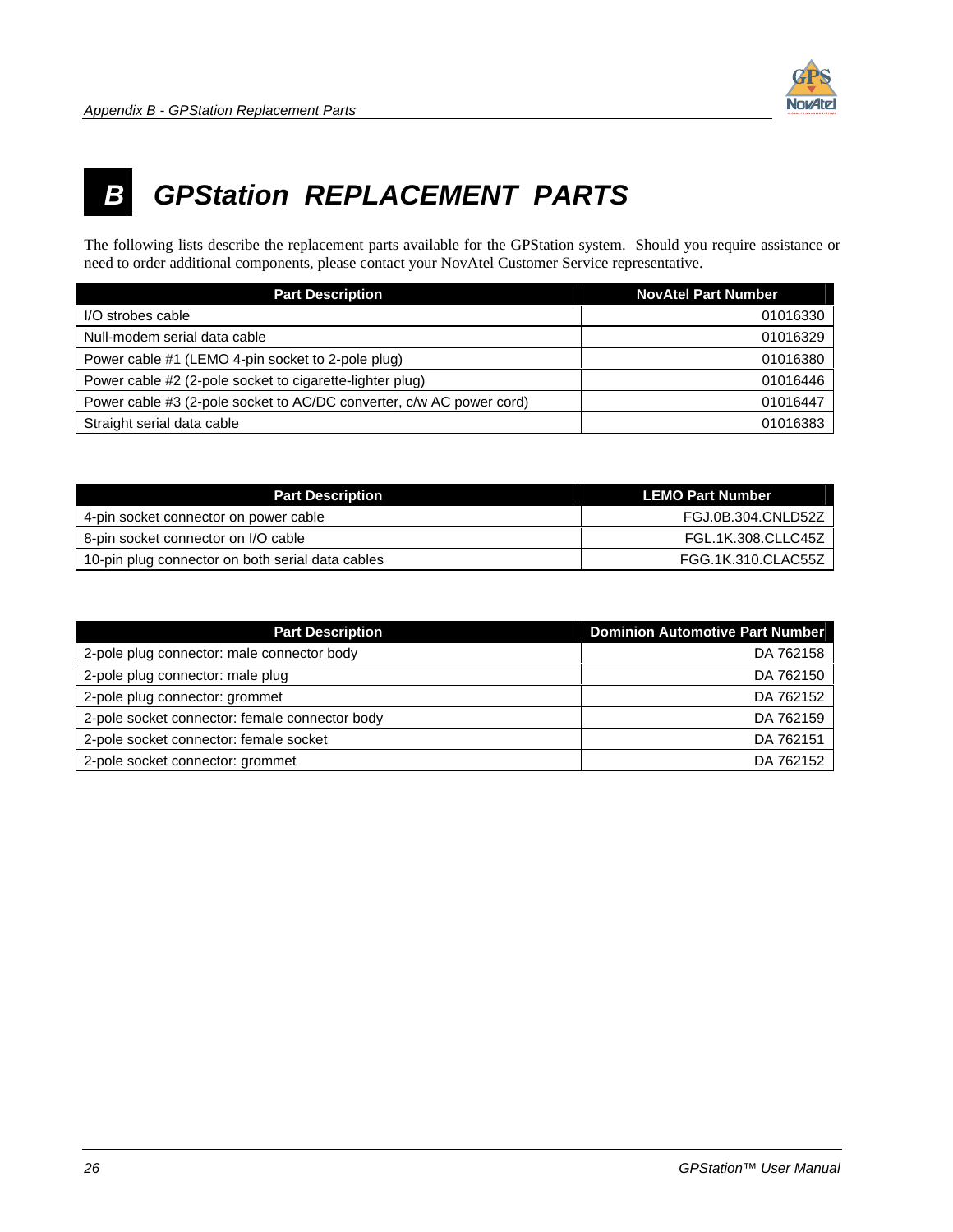<span id="page-34-0"></span>

 $\Gamma$ 

## *We Would Like To Hear From You...*

|           |                 | manual. At NovAtel, we value your input.       | We would appreciate hearing from you. Please take a few moments to think about the questions below,<br>then respond through any of the methods listed in the <i>Customer Service</i> section at the beginning of this |     |           |
|-----------|-----------------|------------------------------------------------|-----------------------------------------------------------------------------------------------------------------------------------------------------------------------------------------------------------------------|-----|-----------|
| $\bullet$ |                 |                                                | Which products have you purchased from NovAtel GPS?                                                                                                                                                                   |     |           |
|           | Receivers:      | GPStation ____________                         |                                                                                                                                                                                                                       |     |           |
|           | GPSCard:        |                                                |                                                                                                                                                                                                                       |     |           |
|           |                 |                                                |                                                                                                                                                                                                                       |     |           |
| $\bullet$ |                 |                                                | Are you satisfied with the performance of these products:                                                                                                                                                             | Yes | <b>No</b> |
|           | Please explain. |                                                |                                                                                                                                                                                                                       |     |           |
|           | Please explain. |                                                | Are you satisfied with the level of customer service provided?                                                                                                                                                        |     |           |
| $\bullet$ |                 |                                                | What influenced you to purchase NovAtel GPS products?                                                                                                                                                                 |     |           |
|           |                 |                                                | Do you have any comments concerning this User Manual?                                                                                                                                                                 |     |           |
|           |                 |                                                | Are there any new features or products that you would like to see from NovAtel GPS?                                                                                                                                   |     |           |
|           |                 | Do you have any other comments or suggestions? |                                                                                                                                                                                                                       |     |           |
|           |                 | Your name                                      |                                                                                                                                                                                                                       |     |           |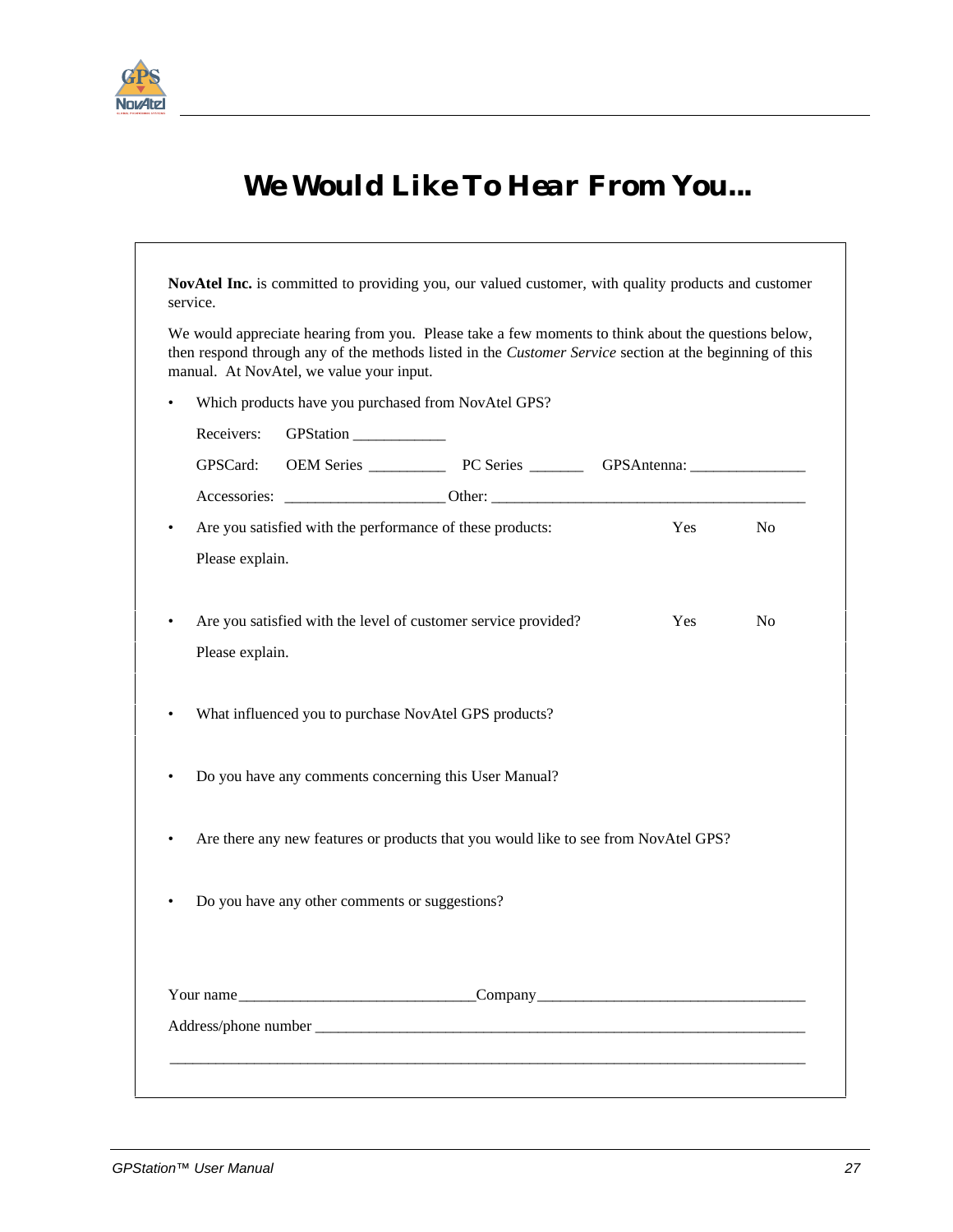

### **NOTES**

28 GPStation™ User Manual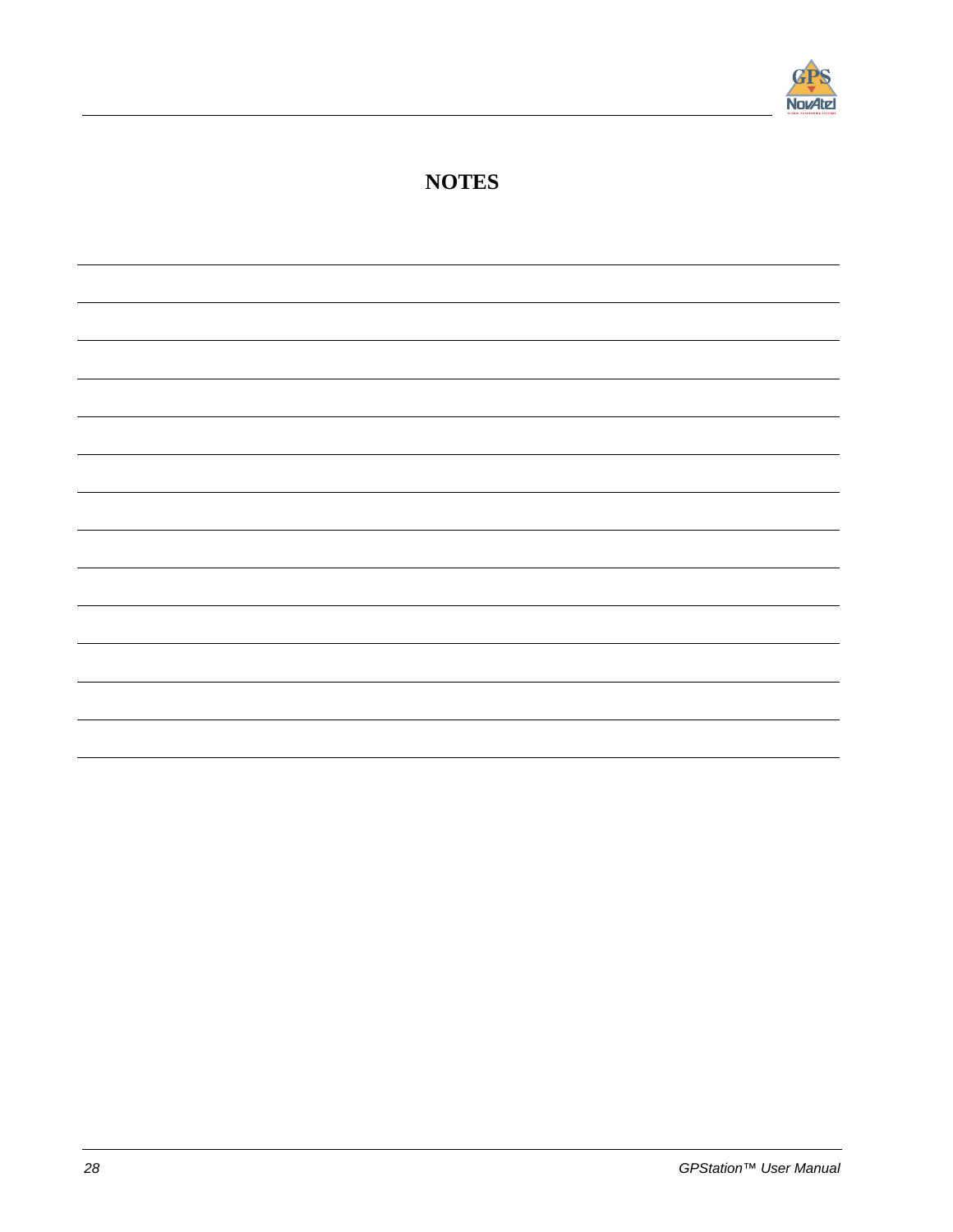

### **NOTES**